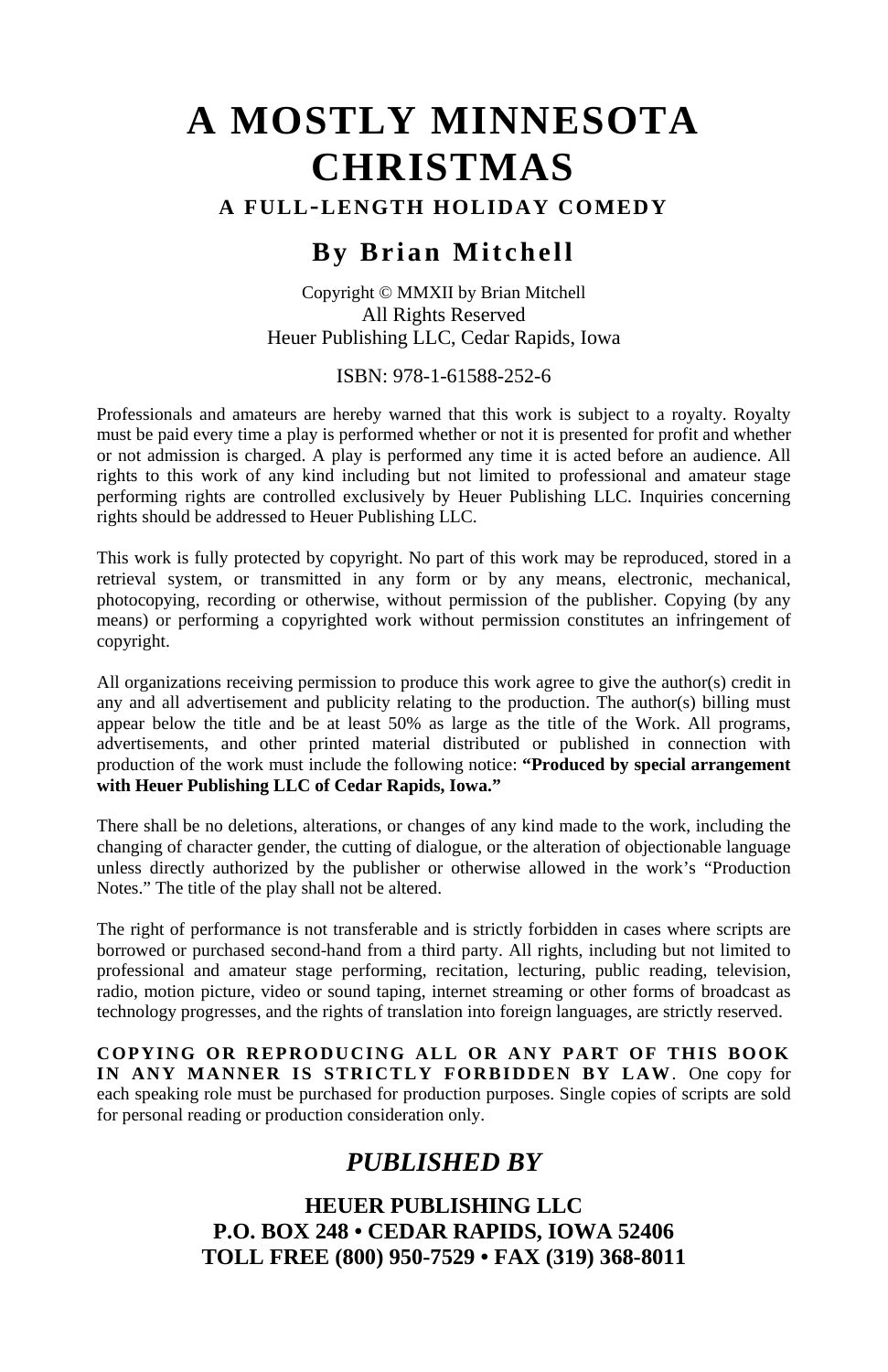# **A MOSTLY MINNESOTA CHRISTMAS By Brian Mitchell**

**SYNOPSIS:** 'Tis the season to be merry...and annoyed by your family. As Bill and Abby prepare for Christmas in frigid northern Minnesota, longestranged relatives start showing up on their doorstep to heal old wounds and reconcile irreconcilable differences. Besides the surprise relatives, Abby is busy producing and directing the Christmas Pageant at her church and let's face it, bringing together one's family to celebrate Christmas never goes quite as planned. With a sharp tongue and a soft heart, this rollicking comedy is a reminder of how Christmas and family go hand-in-hand, no matter what happens.

# **CAST OF CHARACTERS** *(FOUR MEN, THREE WOMEN, FOUR EITHER (YOUTH ROLES))*

| matter what happens.                               |                                                        |
|----------------------------------------------------|--------------------------------------------------------|
|                                                    |                                                        |
|                                                    | <b>CAST OF CHARACTERS</b>                              |
| (FOUR MEN, THREE WOMEN, FOUR EITHER (YOUTH ROLES)) |                                                        |
|                                                    |                                                        |
|                                                    |                                                        |
|                                                    | BILL HANSON (m) A Minnesota man, 35-50. (282 lines)    |
|                                                    | ABBY HANSON (f)Bill's wife, formerly Ed's wife, 35-50. |
|                                                    | $(187$ lines)                                          |
|                                                    |                                                        |
|                                                    | $(182$ lines)                                          |
|                                                    | Grandma, Vic's wife, 55-80. (92 lines)                 |
|                                                    | .Bill's brother from Miami. A weatherman,              |
|                                                    | 40-50. (167 lines)                                     |
|                                                    |                                                        |
|                                                    |                                                        |
|                                                    | <i>flexible: JACKIE</i> )                              |
|                                                    | DIANE (m/f)Bill and Abby's daughter, 10-14. (29 lines; |
|                                                    | gender flexible: DEAN)                                 |
|                                                    | CHRIS (m/f)Ed and Lisa's daughter, 8-12. (18 lines;    |
|                                                    | gender flexible)                                       |
|                                                    |                                                        |
|                                                    | television star, 10-14. (40 lines; gender              |
|                                                    | flexible: NICKIE)                                      |
| OLIVER FUNKE (m) Lisa's fling. (21 lines)          |                                                        |
|                                                    |                                                        |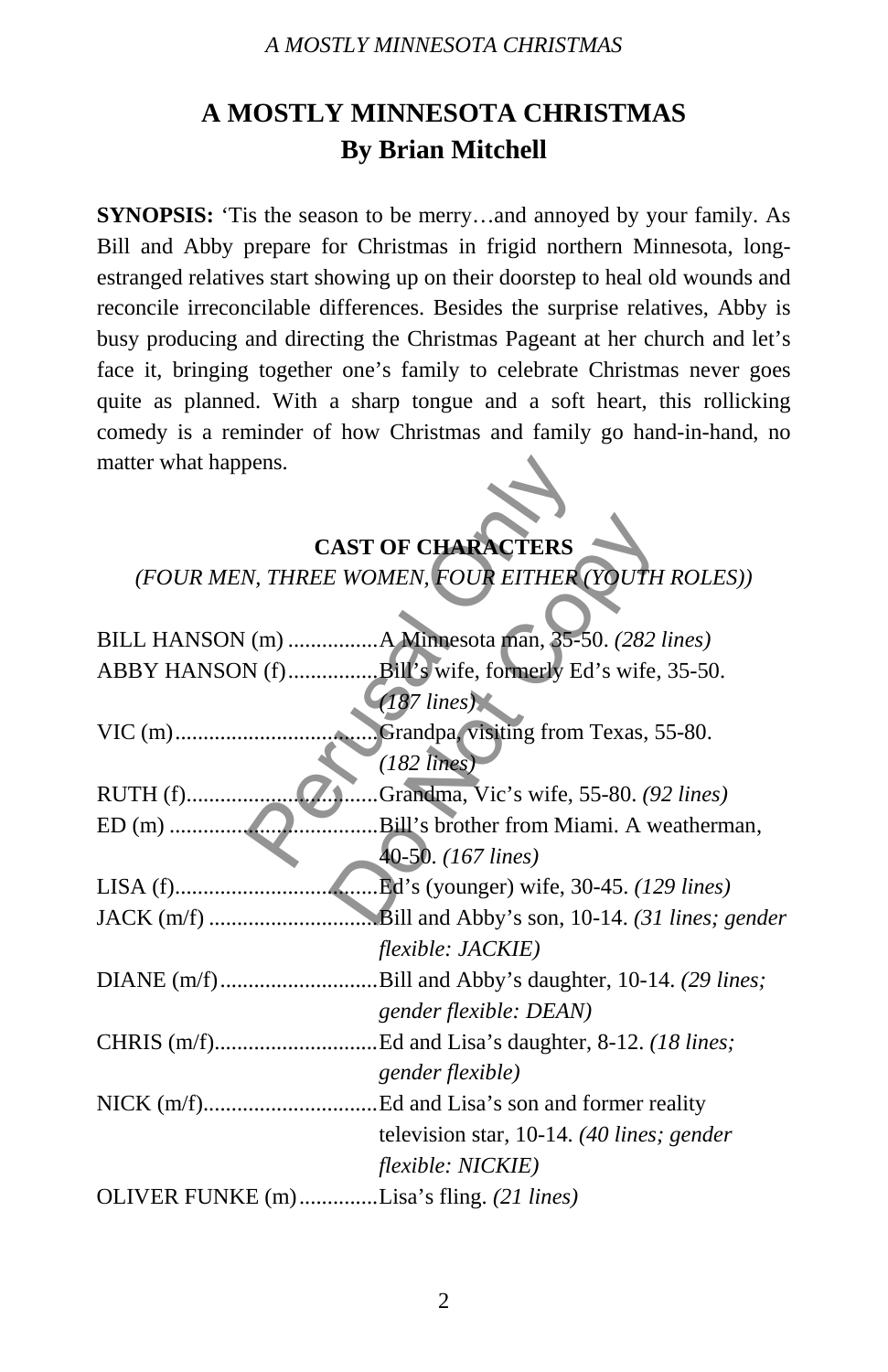# **SETTING**

The action of the play takes place in the house of Bill and Abby, somewhere in the northern Minnesota woods near a lake. It is Christmas weekend. The home is a huge old farmhouse, cold and drafty, with a fireplace and old but comfortable furniture. It is decorated for the holiday. A nativity scene is set up in the living room, complete with a manger and a plastic doll wrapped in swaddling clothes to represent baby Jesus. A small, rather sad looking Christmas tree is set up nearby; the decorations upon it are sparse.

#### **ACT ONE**

Scene 1: December 22nd Scene 2: December 23rd

# **ACT TWO**

Scene 1: Christmas Eve morning Scene 2: Christmas Eve; 5:00 pm Scene 3: Christmas Eve; 11:30pm

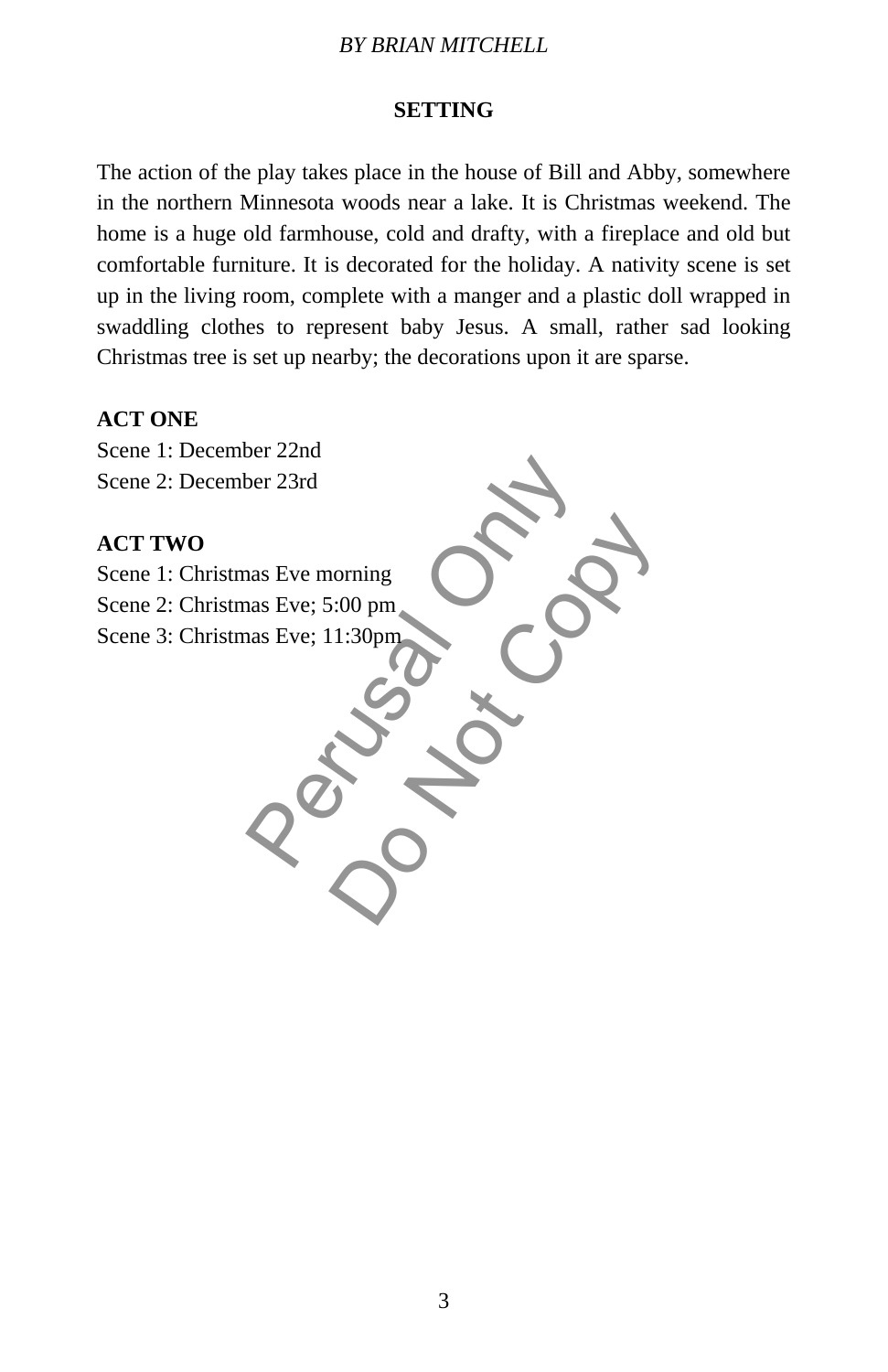# **ACT ONE, SCENE 1**

*As the lights come up on the Hanson's living room, Christmas music can be heard. ABBY and BILL enter together. BILL carries a beer in each hand. Their argument is one that is gently mocking, yet backed by an enduring love.*

- **ABBY:** *(Shutting the music off.)* Must you drink that beer now? Your dad is going to be here any minute!
- **BILL:** That's right, and then you won't let me have *any* beer. So, I'm storing it up for the holiday. I'm like a camel, except for beer.
- ABBY: You're a camel, all right. You spit, you smell, and you have a nasty disposition.

**BILL:** What have you got against camels?

**ABBY:** Nothing. At the moment, I think I'd actually prefer them to you! **BILL:** Well, Merry Christmas to you, too, darling.

- **ABBY:** Can it, Bill! You didn't help with the food, the cleaning, the shopping, the wrapping, the shoveling of the walk, decorating the tree, or writing the Christmas cards; you have no right to be sarcastic. a camel, all right. You spit, you sme<br>sition.<br>we you got against camels?<br>J. At the moment, I think I'd actually f<br>rry Christmas to you, too, darling.<br>Bill! You didn't help with the food.<br>ne wrapping, the shoveling of the w ot against camels?<br>
moment, I think I'd actually prefer<br>
ttmas to you, too, darling<br>
u didn't help with the food, the c<br>
bing, the shoveling of the walk, de<br>
Christmas cards; you have no<br>
s in upstaits, didn't I? And, how
- **BILL:** I put the windows in upstairs, didn't I? And, how can you say I didn't help with the Christmas cards? I picked up the stamps, right? That's help!
- **ABBY:** You work at the post office, Bill. Thanks for going above and beyond the call of duty for me! You couldn't even get Christmas stamps?
- **BILL:** I thought I got Christmas stamps! Winnie the Pooh is fat and wears red, doesn't he? Admit it; you've mistaken him for Santa before, haven't you?

**ABBY:** Forget it. It's done.

- **BILL:** I forgot it as soon as I did it.
- **ABBY:** Bill, we need to make things special for Christmas this year. You know that the doctor thinks your dad is getting dementia. This might be the last year we have with the Vic we both know.
- **BILL:** I know, hon. I'll make sure the kids are on their best behavior.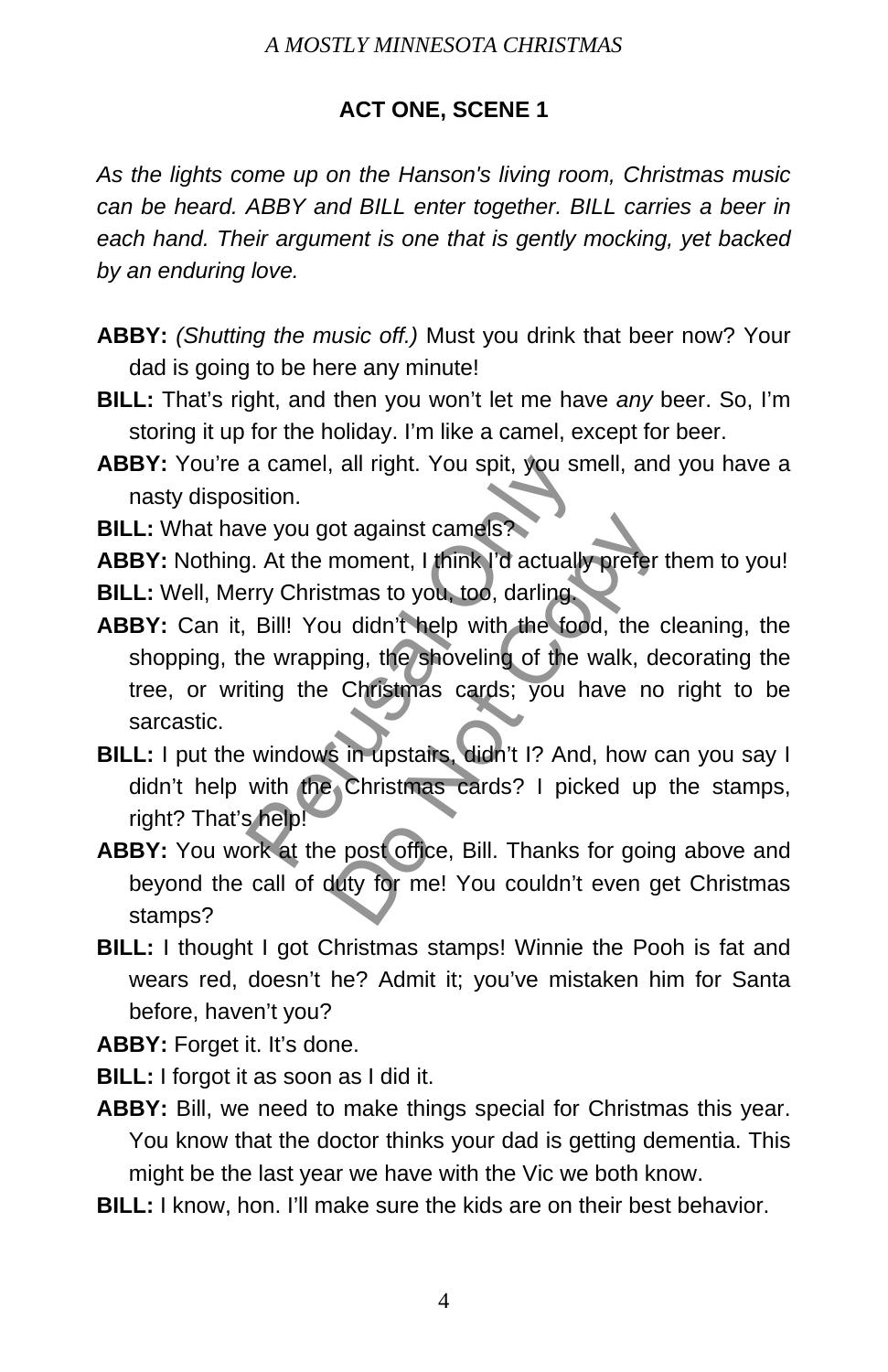- **ABBY:** *(Ensuring the window is completely closed.)* I'm more worried about you. *(Beat.)* I feel a draft coming from this window. Check the thermostat, will you?
- **BILL:** What good is it gonna do? Until we get more insulation in the attic, we're not going to be able to keep this place warm.

**ABBY:** What is it set at?

- **BILL:** It's *set* at eighty-five.
- **ABBY:** And what's the actual temp?
- **BILL:** Fifty-nine. No, wait! Fifty-eight. We lost a degree just now.
- **ABBY:** If you'd let me get a job, we could afford some insulation. Or the heating bill.
- **BILL:** We've already talked about this. Do you want everyone in town to know what you did? Because this is a small town and word would get out as soon as someone did a background check.
- **ABBY:** Well, it's freezing in here! I'd rather the truth get out while I'm alive than die of hypothermia trying to keep my pride.
- **BILL:** It's not just about your pride, Abby. Our lives would change completely! If everyone in town knew you were convicted of shooting your ex-husband, you could kiss our perfect little lives goodbye! ready talked about this. Do you wan<br>nat you did? Because this is a small<br>nat you did? Because this is a small<br>this soon as someone did a backgr<br>"is freezing in here! I'd rather the trut<br>ie of hypothermia trying to keep my on as someone did a background only in here! I'd rather the truth get othermia trying to keep my pride.<br>
ut your pride, Abby. Our lives w yone in town knew you were respond, you could kiss our perfects.<br>
usband, you could
- **ABBY:** Perfect little lives? Seriously? Bill, we live within a stone's throw from the North Pole!
- **BILL:** It's northern Minnesota. It's not like we live in Canada or anything…or Wisconsin. The point I'm trying to make is that the truth would change our lives here. Do you think the other mothers at church would want a potential murderer directing their kids in the Christmas Pageant?
- **ABBY:** I shot him with birdshot! It wasn't gonna kill him, just humble him a little. Besides, I was convicted of an aggravated misdemeanor, not attempted murder...it's not even a felony!
- **BILL:** Still.
- **ABBY:** Okay, have it your way. They'll find our frozen bodies in the spring, but at least you'll get your way. Like always...
- **BILL:** Always? Always? Since when do I get what I want? It's never about what I want.

**ABBY:** Don't start.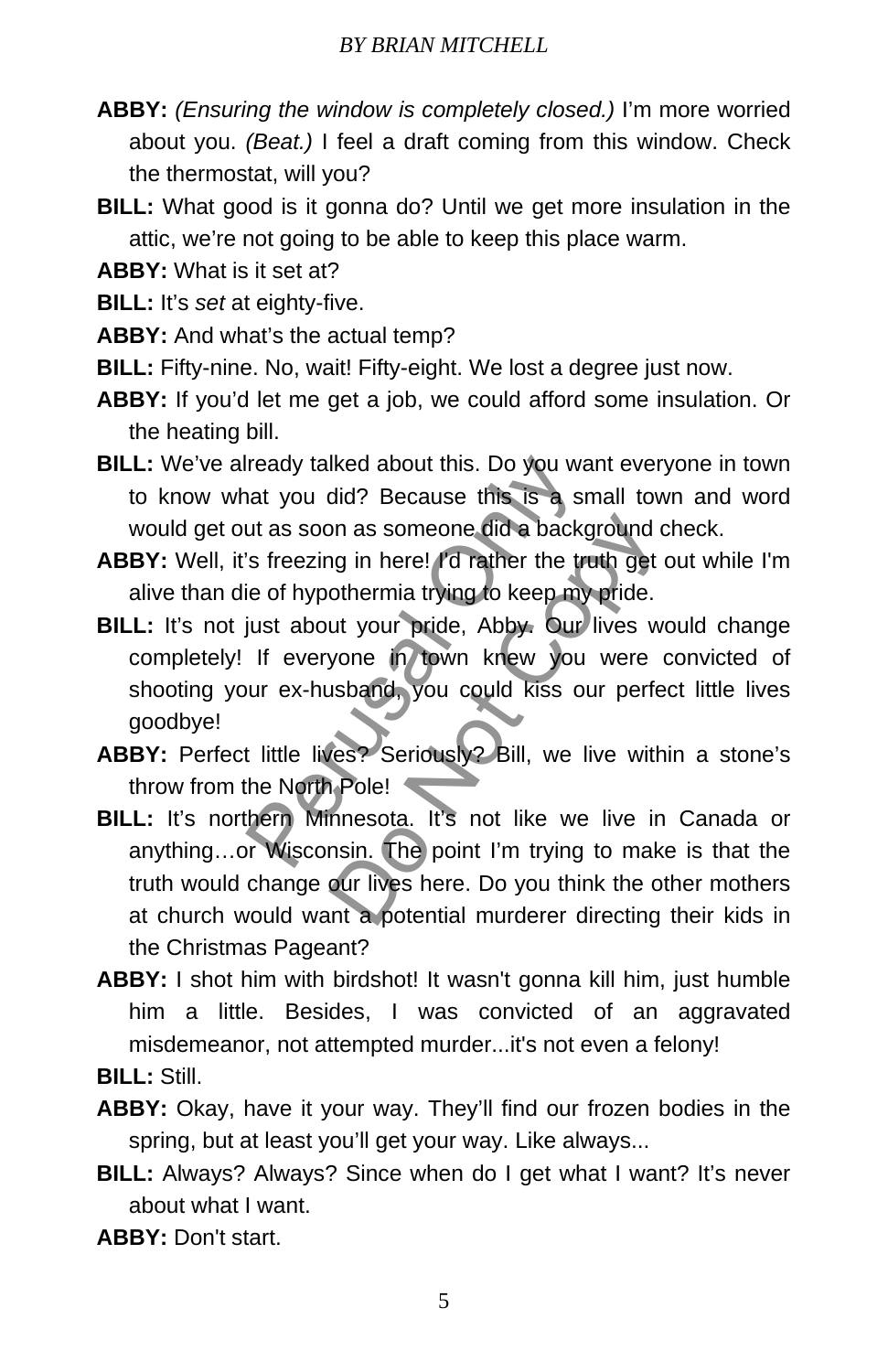**BILL:** I didn't want you to yell at me about the stamps.

**ABBY:** Maybe we'd better get a fire started.

**BILL:** Did we go to Vegas for vacation? Orlando? Nope, we visited your sister in Fargo. Fargo!

**ABBY:** Drop it, already!

**BILL:** Fine.

**ABBY:** It's so cold in here! I can't feel my toes, again.

**BILL:** I know. You get cranky when you're cold. I'm gonna turn the thermostat up to eighty-eight.

**ABBY:** It won't do any good. The furnace is running non-stop now.

**BILL:** At least I'll feel like I'm doing something!

*He returns to the chair and sits.* 

ABBY: I think we're ready. How does everything loo

**BILL:** It looks fine.

**ABBY:** Where are the kids? I'll ask them.

**BILL:** Really, dear, it looks good.

- **ABBY:** Well, it's too late now. This will have to do. Maybe I should have taken down the manger. We'll have to move it to the church tomorrow anyway...
- **BILL:** The place looks great, hon. Okay? The food smells wonderful. The decorations are beautiful. The place is so clean you can't even smell the Christmas tree over the Pine Sol! You did a great job! Really! The chair and sits.<br>
We're ready. How does everything for<br>
ine.<br>
are the kids? I'll ask them.<br>
lear, it looks good.<br>
I's too late now. This will have to do<br>
down the manger. We'll have to mo<br>
nyway...<br>
ce looks great, hon. dy. How does everything look?<br>
sids? I'll ask them.<br>
oks good.<br>
te now. This will have to do. Ma<br>
e manger. We'll have to move it t<br>
great, hon. Okay? The food smel<br>
e beautiful. The place is so clea<br>
stmas tree over the P

*The doorbell rings.*

**ABBY:** It's too late now. I wish I had a few more minutes!

**BILL:** Gee, I'd tell you the place looks great, hon – but, *oh, wait*! I did! **ABBY:** No, don't get up, Bill! I'll get the door!

**BILL:** You don't have to be insulting about it, dear.

- **ABBY:** I'm sorry! *Please* let me apologize for being insulting*.* You must be *exhausted* from buying all of those secular *stamps* and pointlessly turning up the thermostat!
- **BILL:** You know, I can *tell* when you're being sarcastic!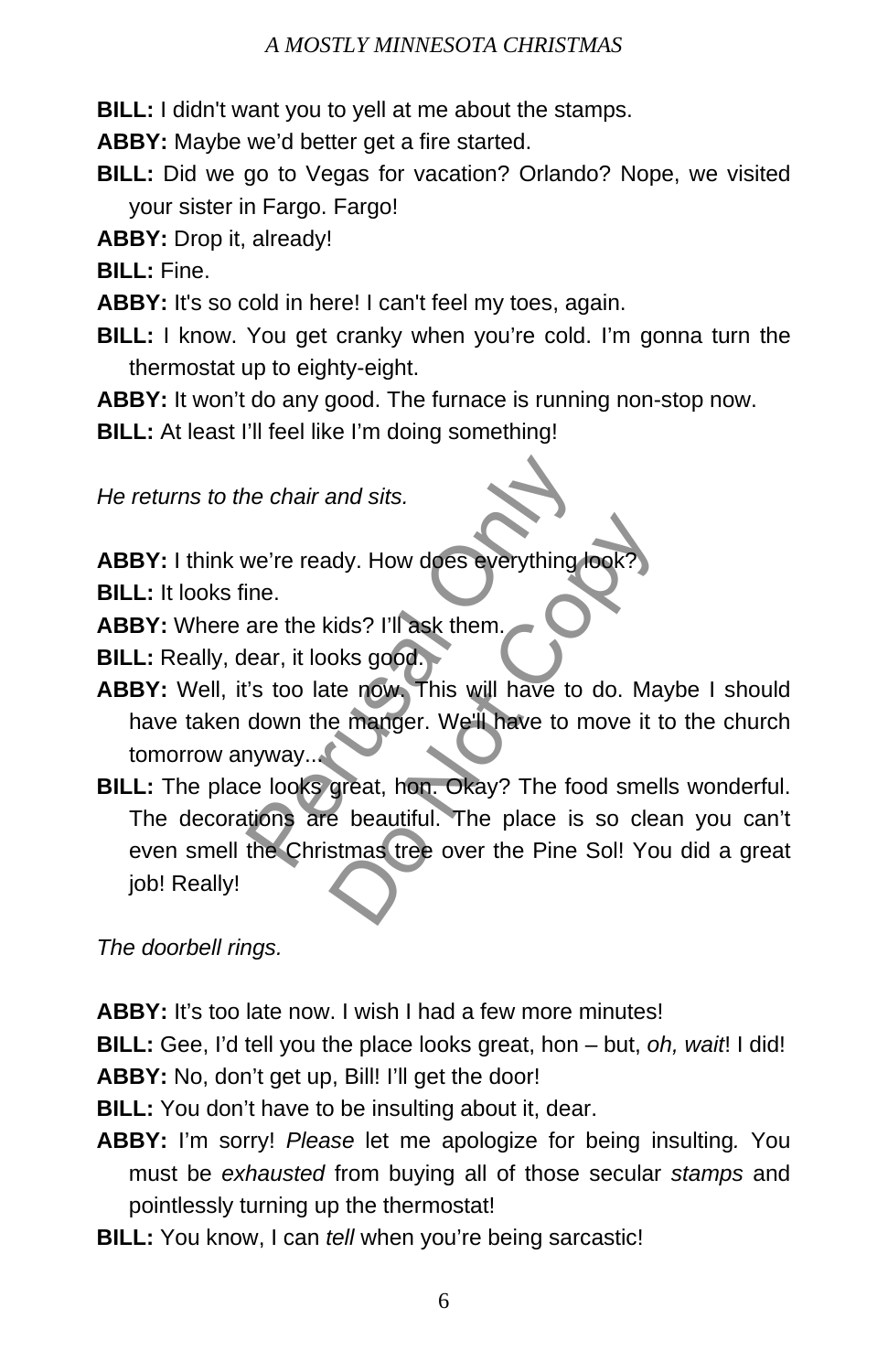**ABBY:** Did you move the carcass like I asked you to?

**BILL:** It's fine.

**ABBY:** It is not fine, Bill. It's dead. If your dad finds a deer carcass in the garage he'll have a conniption fit. Move it.

*The doorbell rings.* 

- **BILL:** Now? It's cold outside.
- **ABBY:** Imagine how cold it will be when you're sleeping out in the garage with the deer.
- **BILL:** I can't leave it outside, the raccoons will eat it.

**ABBY:** Not my problem. Put it in the freezer.

**BILL:** The freezer isn't big enough.

- **ABBY:** Not my problem. Ask Nelson if he'll take it.
- **BILL:** No! He accused me of shooting at him last week! I don't trust him!
- **ABBY:** *Did* you shoot at Nelson?
- **BILL:** Well, not *at* him. I shot way over his head just to spook that big buck that wanders the south side of the lake.
- **ABBY:** Unbelievable! You need to be more careful around him, Bill. That man came back from Iraq a few bricks short of a load. I swear, how is it that evolution hasn't completely gotten rid of men? problem. Put it in the freezer<br>zer isn't big enough.<br>problem. Ask Nelson if he'll take it.<br>accused me of shooting at him last.<br>i shoot at Nelson?<br>t at him. I shot way over his head jus<br>anders the south side of the lake.<br>ev I. Ask Nelson if he'll take it.<br>
me of shooting at him last week!<br>
t Nelson?<br>
I shot way over his head just to sp<br>
ne south side of the lake.<br>
You need to be more careful arouck from Iraq a few bricks short<br>
evolution hasn

**BILL:** It's a mystery.

**ABBY:** Bill, I don't care what you do with that deer corpse; just get it out of the garage!

**BILL:** All right. I'll take care of it.

**ABBY:** You'd better!

**BILL:** You know there are times I wonder how Ed could have ever let you go…

*The doorbell rings.* 

ABBY: It's a mystery...get rid of that beer!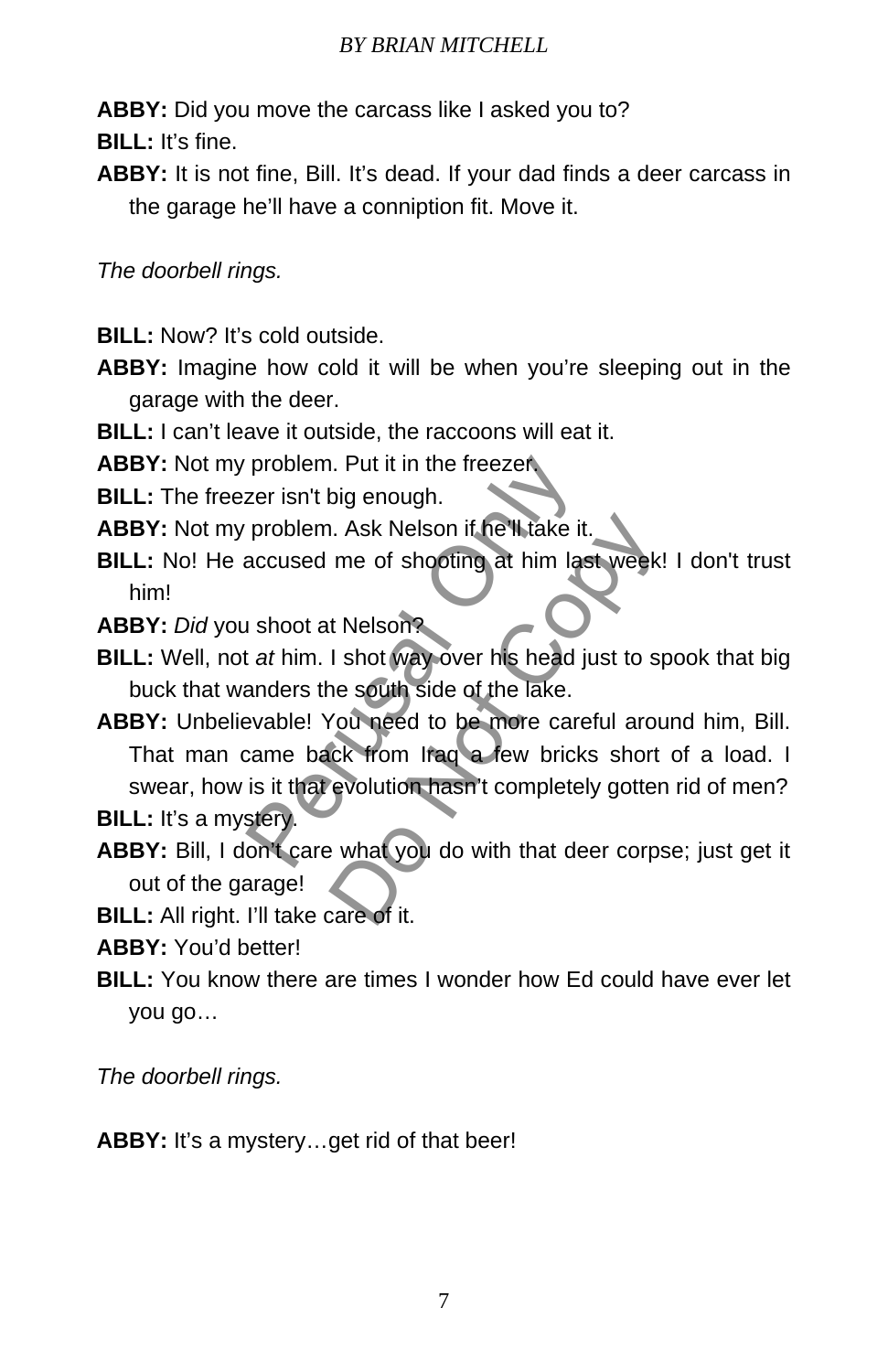*ABBY goes to the door. BILL stashes the beer cans in the Christmas tree. VIC and RUTH enter. VIC carries a suitcase and wears a heavy coat. RUTH wears a very nice dress and some jewelry.* 

**VIC:** Good God! It's freezing out there!

**RUTH:** Stop whining, you baby.

**ABBY:** It's December, Vic. It gets that way in Minnesota.

**VIC:** Take my coat, will ya? I think that cold air shrunk my bladder.

**ABBY:** You know where the bathroom is.

**VIC:** I haven't lost my mind, yet.

*VIC exits to bathroom.* 

**BILL:** You all right, Dad?

**RUTH:** He's fine; just has a bladder the size of a pea.

- **VIC:** *(Off.)* I just need a few minutes out of that wind. Where are the kids?
- **BILL:** They're around someplace. Jack was watching hockey and Diane just got back from her piano lesson.
- **VIC:** *(Off.)* I'm looking forward to her recital! It's so nice that you could incorporate it into the Christmas Pageant. throom.<br>
ght, Dad?<br>
e; just has a bladder the size of a persent area a few minutes out of that will<br>
around someplace. Jack was wat<br>
or back from her piano lesson.<br>
ooking forward to her recital! It's so is<br>
it into the Ch 1?<br>
The Size of a pea.<br>
The Notes of that wind. We someplace. Jack was watching<br>
from her piano lesson.<br>
Do Not Copyright is so nice the Christmas Pageant.<br>
The Christmas Pageant.<br>
The Christmas Pageant.<br>
The Paper fantast
- **BILL:** It'll be a big event. Abby put an ad in the paper so everyone would know about it.

**RUTH:** Well, I think it's fantastic that she plays the piano so well.

- **ABBY:** She's worked really hard on the music. She's pretty nervous, though. There'll be almost a hundred people there.
- **VIC:** *(Off.)* What piece is she playing?

**BILL:** Taco Bell Cannon.

**ABBY:** *Pachelbel!* Pachelbel Canon in D.

**RUTH:** It's the composer's last name, Bill.

**BILL:** Oh, really? If it isn't *Taco Bell Cannon*, then why are there *burritos* being shot out of a *cannon* at the recital?

**ABBY:** What are you talking about?

**BILL:** Diane said they were going to borrow those t-shirt cannons from the high school and fire burritos into the audience. *Taco Bell Cannon*...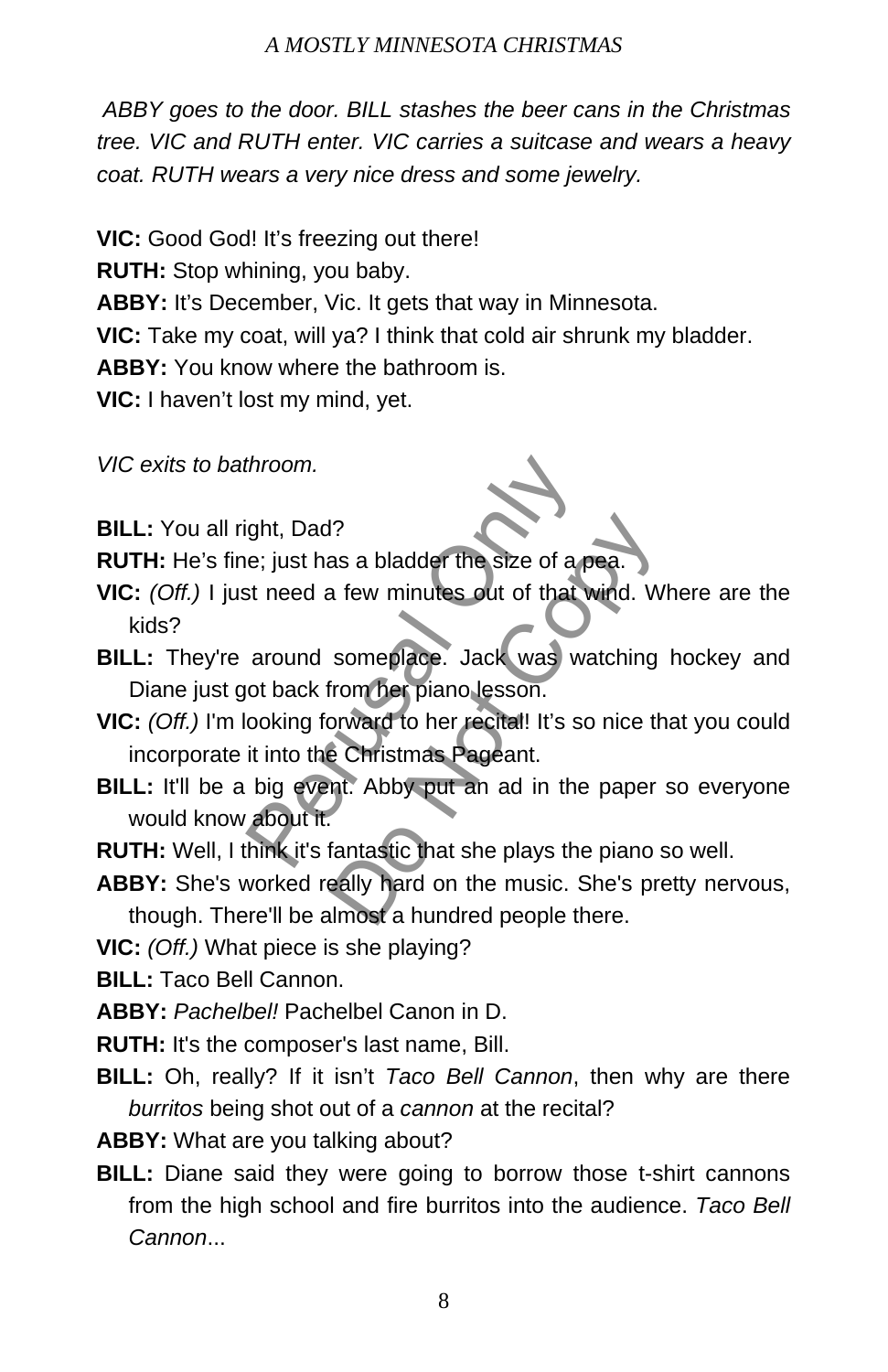**ABBY:** And you believed her? **BILL:** I...I wanted to believe! *(VIC enters from bathroom.)*  **VIC:** I love Canon in D. You had that at your wedding didn't you? **ABBY:** My first wedding... **VIC:** Oh. Right. Sorry. **RUTH:** Honestly, Vic. **VIC:** Sorry. **ABBY:** It's okay.

*DIANE enters in a fury. She is an average teen, dressed warmly and holding a small piece of paper.* 

**DIANE:** How could you do this to me? W

**ABBY:** Why what, Diane?

**VIC:** Hello, Diane!

**RUTH:** You're growing up so fast!

**DIANE:** Look at this Grandpa! Look at what she did to me!

- **VIC:** *(Taking the sheet of paper.)* It's an invitation to your piano recital. Nice!
- **DIANE:** *(To ABBY.)* I told you we needed to order these, didn't I? But you said "We can just make them on the computer and save the money." Do you remember that, Mother? buld you do this to me? Why?<br>
hat, Diane?<br>
me!<br>
growing up so fast!<br>
t this Grandpa! Look at what she did<br>
the sheet of paper.) It's an invitat<br>
!<br>
BBY.) I told you we needed to order<br>
you remember that, Mother?<br>
SS...<br>
no e?<br>
up so fast!<br>
andpa! Look at what she did to me<br>
et of paper.) It's an invitation to<br>
ld you we needed to order these,<br>
ist make them on the computer are<br>
tember that, Mother?<br>
to spend good money on pieces<br>
v away, Dia

**ABBY:** Well, yes…

**BILL:** There's no need to spend good money on pieces of paper that people will just throw away, Diane!

**DIANE:** You don't think so? Read it, Grandpa!

- **VIC:** "Come see Diane's big recital." *(Beat.)* I like the moose in the tux...classy.
- **DIANE:** *(Taking the invitation back and waving at ABBY.)* No, Grandpa! That is what the invitation *should* say! Instead it says, and I quote: "Come see Diane's big *rectal*." Did you catch that? You missed the 'I' in recital, Mom! People are coming to look at my *big rectal*! Spell-check, Mom. Use it!

**RUTH:** Oh, dear! That isn't good at all, is it?

**VIC:** No, that isn't good. Nope, not good.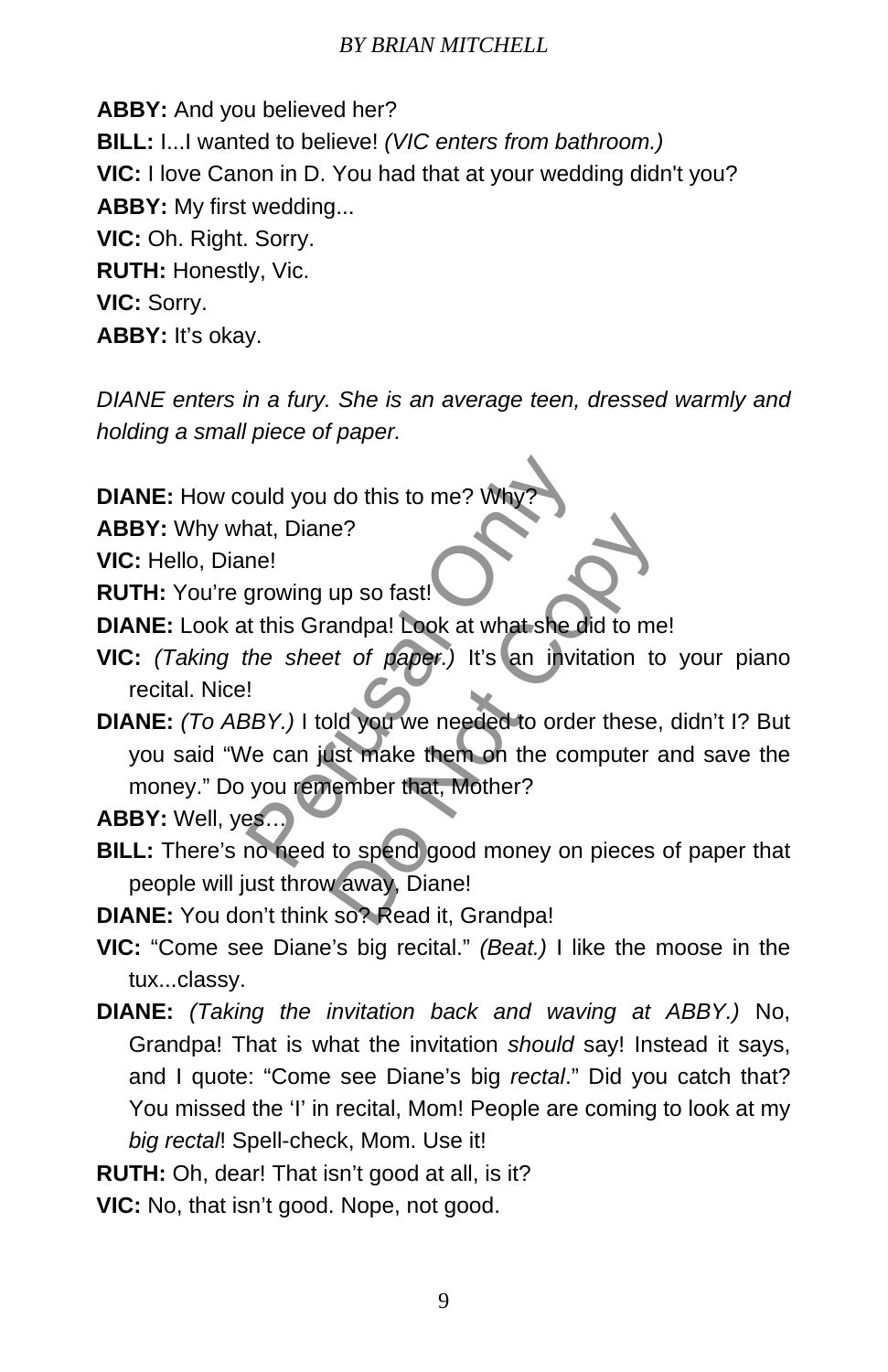- **ABBY:** *(Takes the sheet and sees for herself.)* I used spell-check! I'm sure no one will even notice, Diane. I'm sorry!
- **DIANE:** Sorry? My life at school is about to become toxic! How can I show my face there again? And the church? Are we supposed to even *say* 'rectal' in church? How can I show my face *anywhere* ever again?
- **BILL:** On the upside, if people are concerned with your rectal, maybe they won't be looking for your face.

**DIANE:** Funny, Dad! Ha-ha! *(To VIC.)* Please tell me I'm adopted!

**ABBY:** It's not the end of the world, Diane.

- **DIANE:** I guess I should just be happy you didn't tell them it was a *Christmas rectal*! People would expect me to have a string of green and red lights coming out of my butt!
- **VIC:** Oh. That reminds me, Bill, do you have a plunger handy? You got weak plumbing in there.
- **DIANE:** Grandpa! Honestly! How can I ever let anyone know I'm a member of this family! metral. People would expect me to<br>ed lights coming out of my buttlement of the paper of my buttlement of the paper of the paper of the paper of the start of the strength of the newspaper?<br>This family!<br>A strip of the streng me, Bill, do you have a plunger<br>
n there.<br>
estly! How can lever let anyone<br>
y!<br>
C. She's just being a teenager.<br>
uldn't tell her that you sent a<br>
spaper?<br>
bring it up.

*DIANE exits in a fury.*

**VIC:** What'd I say?

**ABBY:** It wasn't you, Vic. She's just being a teenager.

**BILL:** Maybe we shouldn't tell her that you sent a copy of the invitation to the newspaper?

**ABBY:** *I* certainly won't bring it up.

**VIC:** The plunger?

- **BILL:** I thought you had to pee.
- **VIC:** So did I! At my age, you still get surprised once in a while. When I flushed, it didn't even move. It's like an iceberg, except brown. *(Beat.)* It's a poop-berg!
- **BILL:** There's a draft in there, Dad. It freezes the water. On the right side of the stool is a stick. Break the ice with it and try to flush again.
- **VIC:** *(Retreating to the bathroom.)* Oh, I get it. It's like ice-fishing in reverse.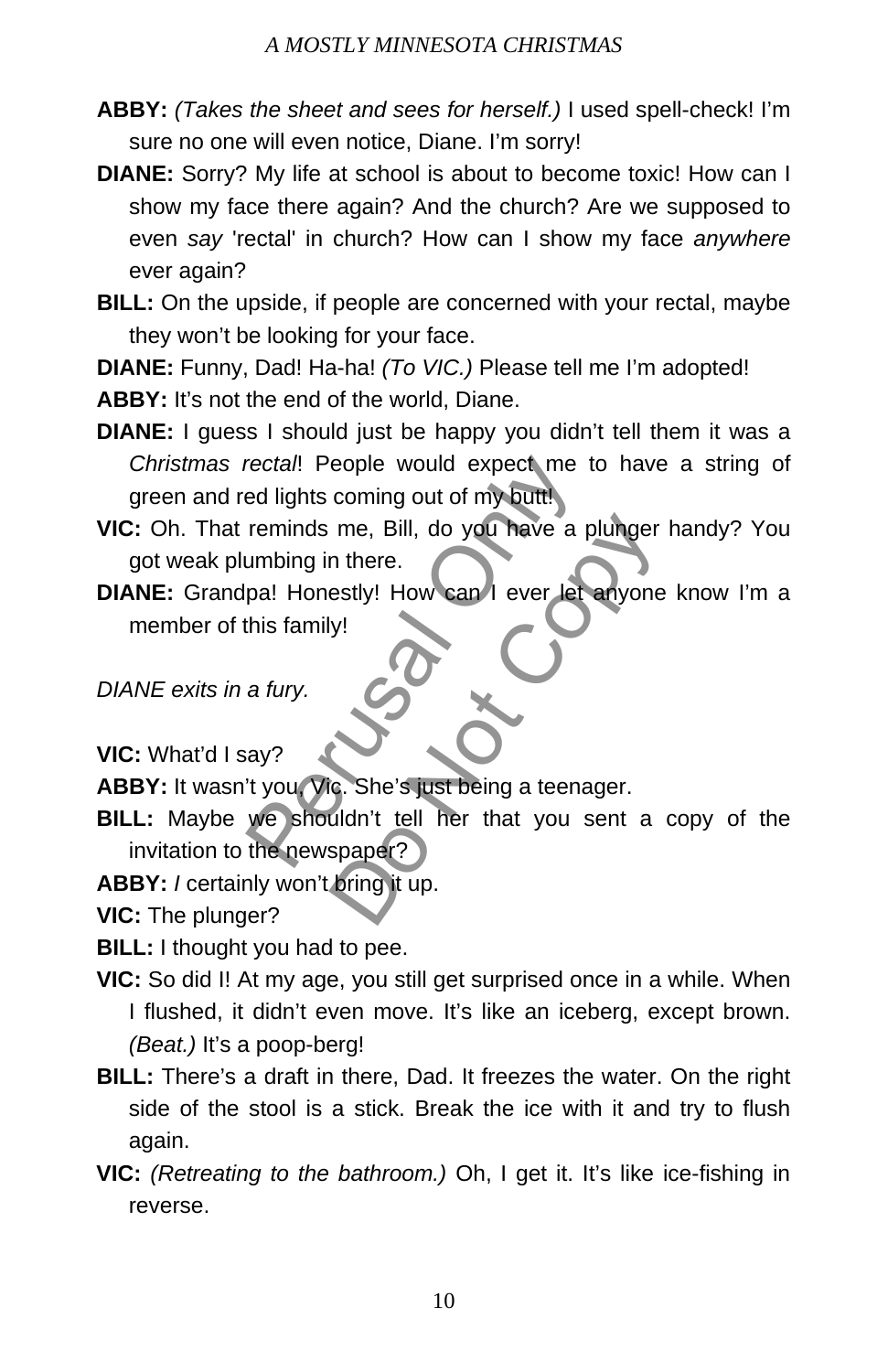*VIC exits to bathroom.*

**BILL:** I heard that!

**RUTH:** He thinks he's funny.

*The sound of a toilet flushing. VIC enters from bathroom.* 

**VIC:** So, Bill, have you told Abby the big news?

**ABBY:** What big news?

**BILL:** I meant to. I really did! But it just never seemed to be the right time.

**RUTH:** Bill!

**ABBY:** What were you going to tell me, Bill?

**BILL:** Well, it's kind-a complicated, dear. *(Pause.)* You know, it's Christmas time...

**VIC:** It's about Ed…

**BILL:** I got this, Dad.

**RUTH:** Oh, this is gonna get ugl

**ABBY:** What about Ed?

**BILL:** Well, you and Ed haven't spoken for some time.

**VIC:** Fifteen years.

**BILL:** Right. Thanks. So, anyway, Dad thought it might be nice, with all that's happened this year, if I invited Ed here for Christmas. *(Pause.)* Don't be mad! France you going to tell me, Bill?<br>
S kind-a complicated, dear. (Pauss<br>
me...<br>
Ed...<br>
Dad.<br>
S is gonna get ugly.<br>
bout Ed?<br>
J and Ed haven't spoken for some tir<br>
ars.<br>
hanks. So, anyway, Dad thought it reppened this year, complicated, dear. (Pause.) You<br>
a get ugly<br>
Naven't spoken for some time.<br>
c, anyway, Dad thought it might l<br>
this year, if I invited Ed here fo<br>
ad!

**RUTH:** Oh, she's mad!

**ABBY:** *ED* is coming here?

**BILL:** It'll be okay, dear. It's Christmas. Dad asked if it would be okay…what could I say?

**ABBY:** He's coming to *my house*?

**RUTH:** Should have told her, Bill.

- **BILL:** How come when it's time to clean it's 'our house', but when Ed visits it's 'your house'?
- **RUTH:** You're digging your own grave here, Bill.
- **ABBY:** Your dad invited him here, to stay with us, and you didn't warn me?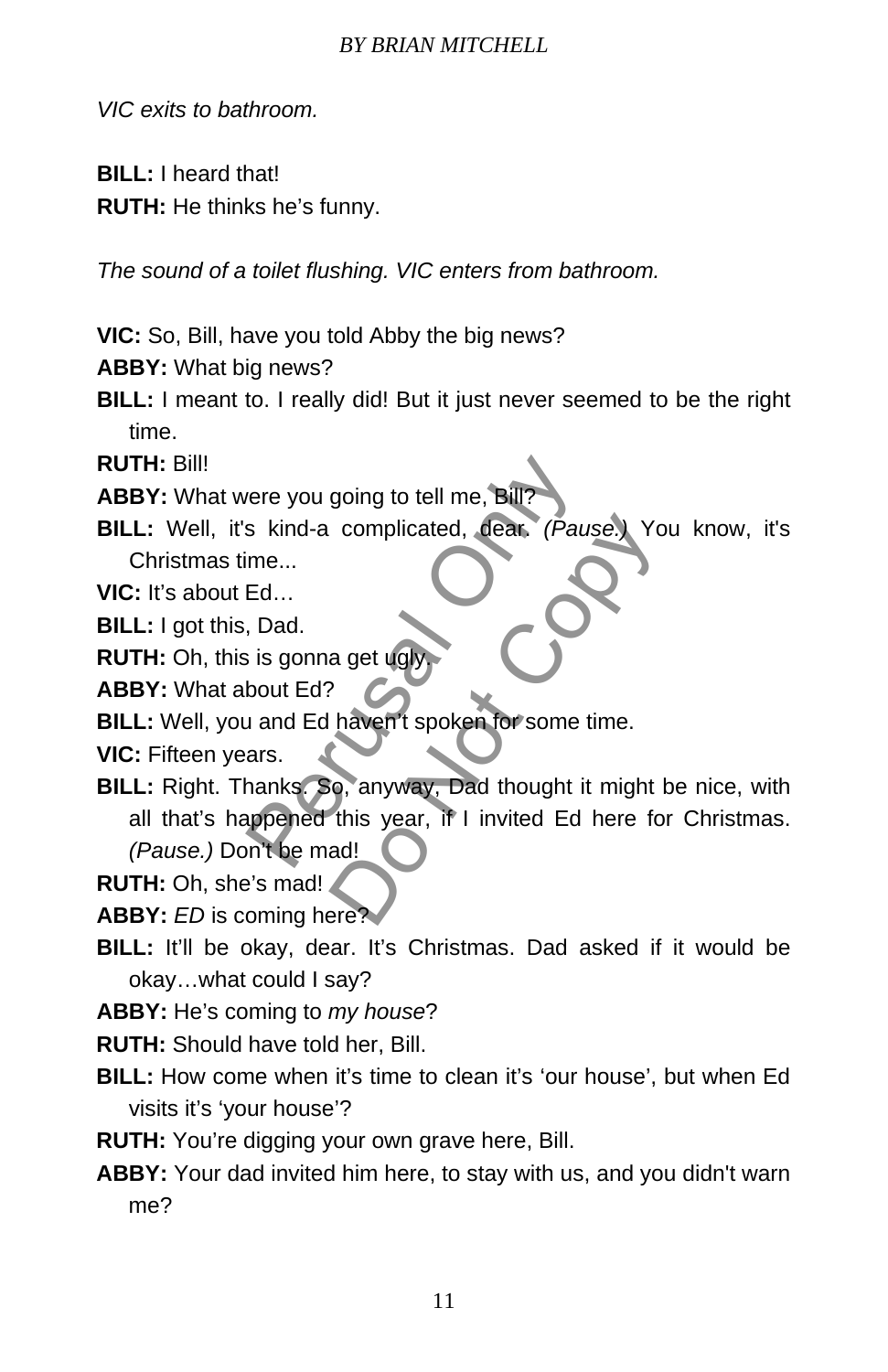- **RUTH:** You can't still be upset after so long, dear? I mean, you did shoot him.
- **BILL:** I told you she wouldn't like it.
- **VIC:** It's been fifteen years!
- **BILL:** I told you.
- **ABBY:** No! No, it's all right. I mean, it has been a long time.
- **BILL:** That's right! You're both remarried.
- **VIC:** And he's all healed. And you can only see the scars when he drops his pants.
- **RUTH:** Stop trying to help, Vic.
- **ABBY:** He lived and I survived.
- **BILL:** Exactly! And you got *me* out of the deal, right?
- **ABBY:** Don't make this harder than it already is.
- **VIC:** You gotta tell her; like a Band-Aid, all at once.

**ABBY:** What?

- **BILL:** Oh, nothing, really…just that, you know, Lisa is com―
- **ABBY:** No!
- **BILL:** Well, yes, actually. He's planning on bringing Lisa and the, uh…the kids with him. And you got *me* out of the deal, right<br>hake this harder than it already is.<br>tell her; like a Band-Aid, all at once.<br>ing, really...just that, you know. Lisa<br>es, actually. He's planning on bring<br>s with him.<br>s wife now.<br>S Ch

**ABBY:** No!

- **BILL:** She *is* his wife now.
- **RUTH:** And, it's Christmas!

**ABBY:** No!

- **VIC:** Uh-oh. I think we got her brain stuck. It's probably the cold! *(Checks thermostat.)* It's only fifty-four degrees in here! like a Band-Aid, all at once.<br>
y...just that, you know, Lisa is con<br>
lly. He's planning on bringing L<br>
m.<br>
w.<br>
as!<br>
e got her brain stuck. It's probal<br>
lt's only fifty-four degrees in here<br>
hold a little grudge from when h
- **BILL:** I know you still hold a little grudge from when he cheated on you with her, Abby. But let's be fair; you *did* shoot him! And…and, they're married now!

**ABBY:** And I married you.

- **BILL:** Well, yeah! See? It all worked out, didn't it? *(Beat.)* Are you crying? Why are you crying?
- **VIC:** Maybe you should give her a few minutes, Bill. Why don't you take my bags to the bedroom for me?
- **BILL:** *(To ABBY.)* You know I would never cheat on you, don't you?

**ABBY:** I know. Because, Bill, I won't use birdshot again.

**BILL:** Point taken.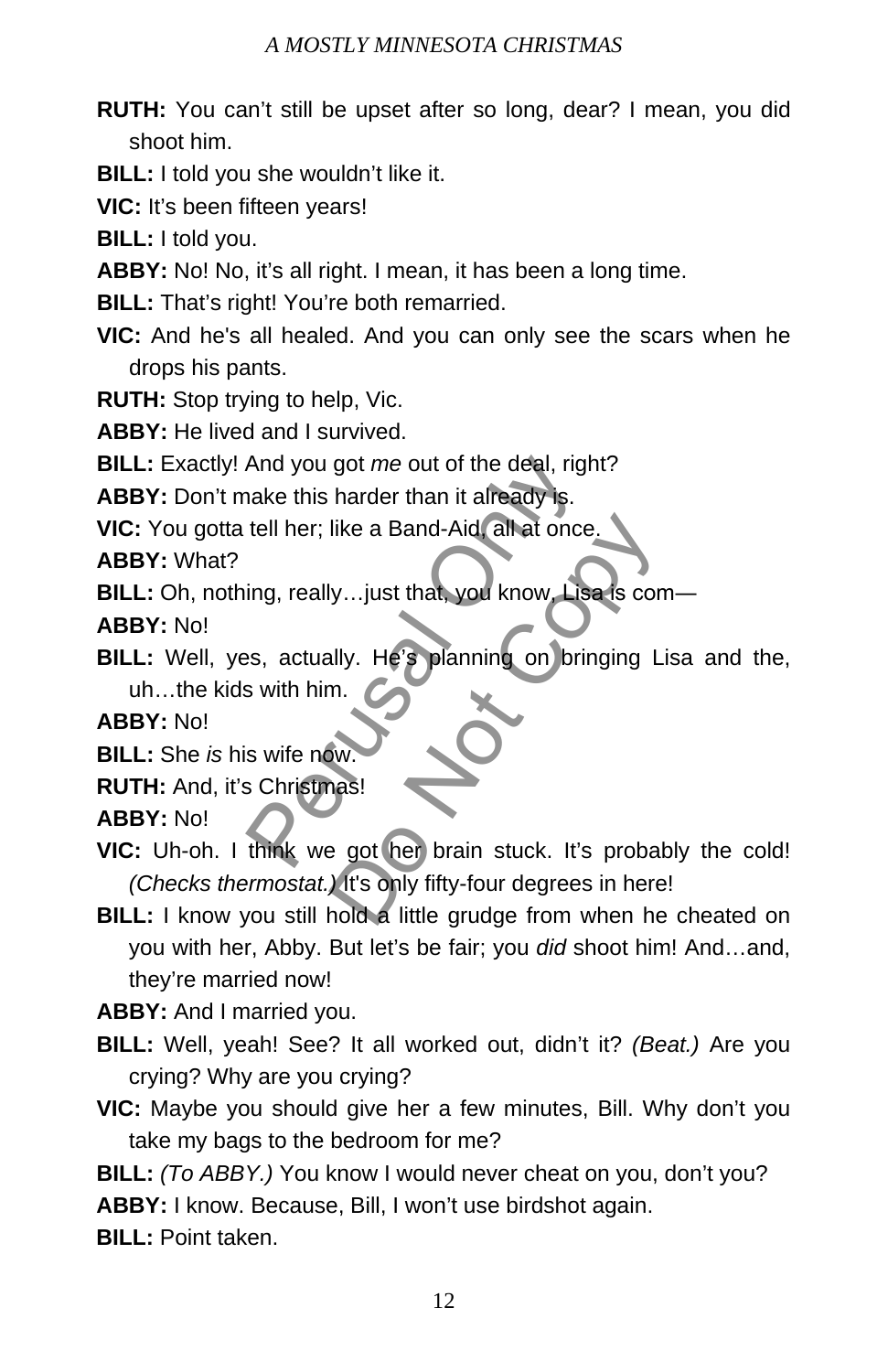*BILL picks up the suitcases and exits to bedroom.* 

**VIC:** You okay?

**ABBY:** I'm sorry. I really thought I was over Ed and…and…and… **VIC:** Lisa?

*ABBY nods.* 

**RUTH:** Poor dear. You've never really dealt with it after all this time…

**VIC:** He cheated on you. You shot him. It happens. Move on.

**ABBY:** I loved him.

- **VIC:** Yep. You loved him. He screwed up. You got angry. He said he was leaving. And you shot him. Sounds like a movie Ruth watched on Lifetime now that I think about it… him.<br>
Ioved him. He screwed up You got<br>
. And you shot him. Sounds like a m<br>
now that I think about it...<br>
to bed, Vic. From then on, it was<br>
Iright. I guess it was just the shock of<br>
flying in tomorrow morning.<br>
aandle it u shot him. Sounds like a movie R<br>1 think about it.<br>1 vic. From then on, it was you<br>wess it was just the shock of it.<br>tomorrow morning.
- **RUTH:** *I* went to bed, Vic. From then on, it was *your* movie on Lifetime.

**ABBY:** I'll be alright. I guess it was just the shock of it.

**VIC:** They'll be flying in tomorrow morning.

**ABBY:** Okay.

**VIC:** Can you handle it?

**ABBY:** I think so.

**RUTH:** All right.

*JACK enters.*

**JACK:** Hi!

**VIC:** Jack! How's the game?

**JACK:** Duluth won on a power-play. They need a new goalie, though. **VIC:** That could be you in a few years.

**RUTH:** He's not a goalie.

**JACK:** I'm an offensive wing, Grandpa.

**VIC:** They'll need those, too. Duluth is a good school, isn't it?

**JACK:** I don't know. They play good hockey though.

**ABBY:** Jack, would you set the table for us? Supper will be ready, soon.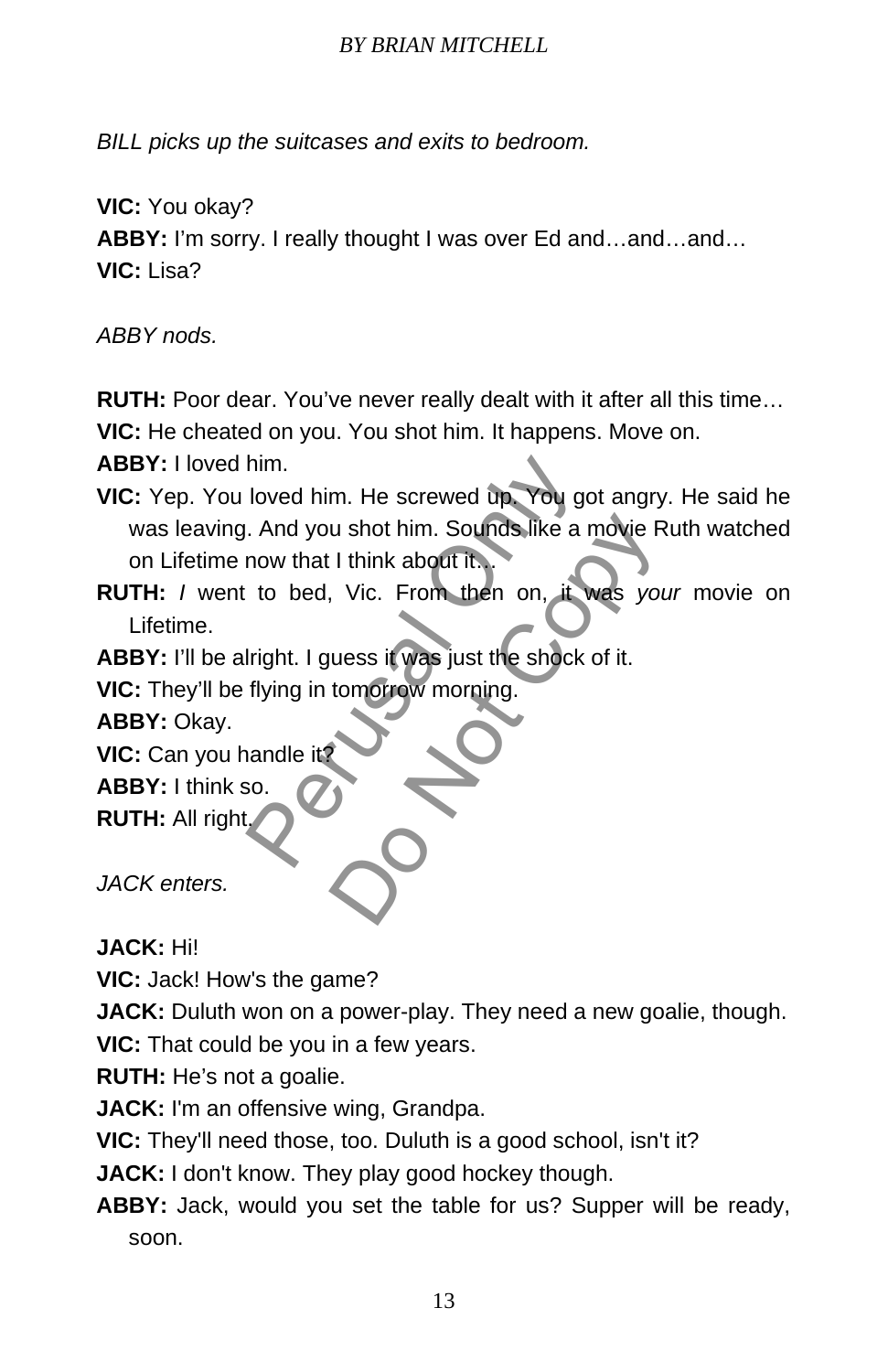**JACK:** Sure, Mom.

*JACK exits.* 

**VIC:** He's a great kid, Abby.

**ABBY:** Yes, he really is. I hope you're hungry. I made plenty!

**VIC:** Good. I had lunch in the airport. Fifteen dollar hamburgers and they were horrible. What are we having?

**ABBY:** Hamburgers.

**VIC:** Oh...good.

**RUTH:** Vic! Be polite!

**ABBY:** Sorry.

**VIC:** Sorry.

*BILL returns.*

**BILL:** *(To VIC.)* So the extra blankets are in the closet. It's only supposed to get down to ten below tonight, so you should be all right. 2.) So the extra blankets are in the perudical original of the extra blankets are in the perudical original original original original original original original original original original original original original origin Ne extra blankets are in the clos<br>wn to ten below tonight, so you s<br>m not that frail, yet. Besides, I'm<br>sixty-three in Waco last week.<br>hts. Worst winter in ten years, they<br>pants.<br>e? Sounds horrible.<br>e me that you two moved

**VIC:** It'll be fine, Bill. I'm not that frail, yet. Besides, I'm used to the cold. It got down to sixty-three in Waco last week.

**BILL:** Right.

**VIC:** I had to put on pants. Worst winter in ten years, they say.

**RUTH:** He doesn't like pants.

**ABBY:** Yeah. Sixty-three? Sounds horrible.

**VIC:** Hey, don't blame me that you two moved to Siberia-ville, Minnesota! There are still homes in Texas available.

**BILL:** You know why we moved, Dad.

**VIC:** Sure, I do. But there are warmer places to move *to*.

**RUTH:** Abby wanted to move closer to home.

**VIC:** Unless you're descended from a clan of polar bears, there's no reason to move this far north.

*DIANE enters, still mad.* 

**DIANE:** Jack says to let you know that super's on.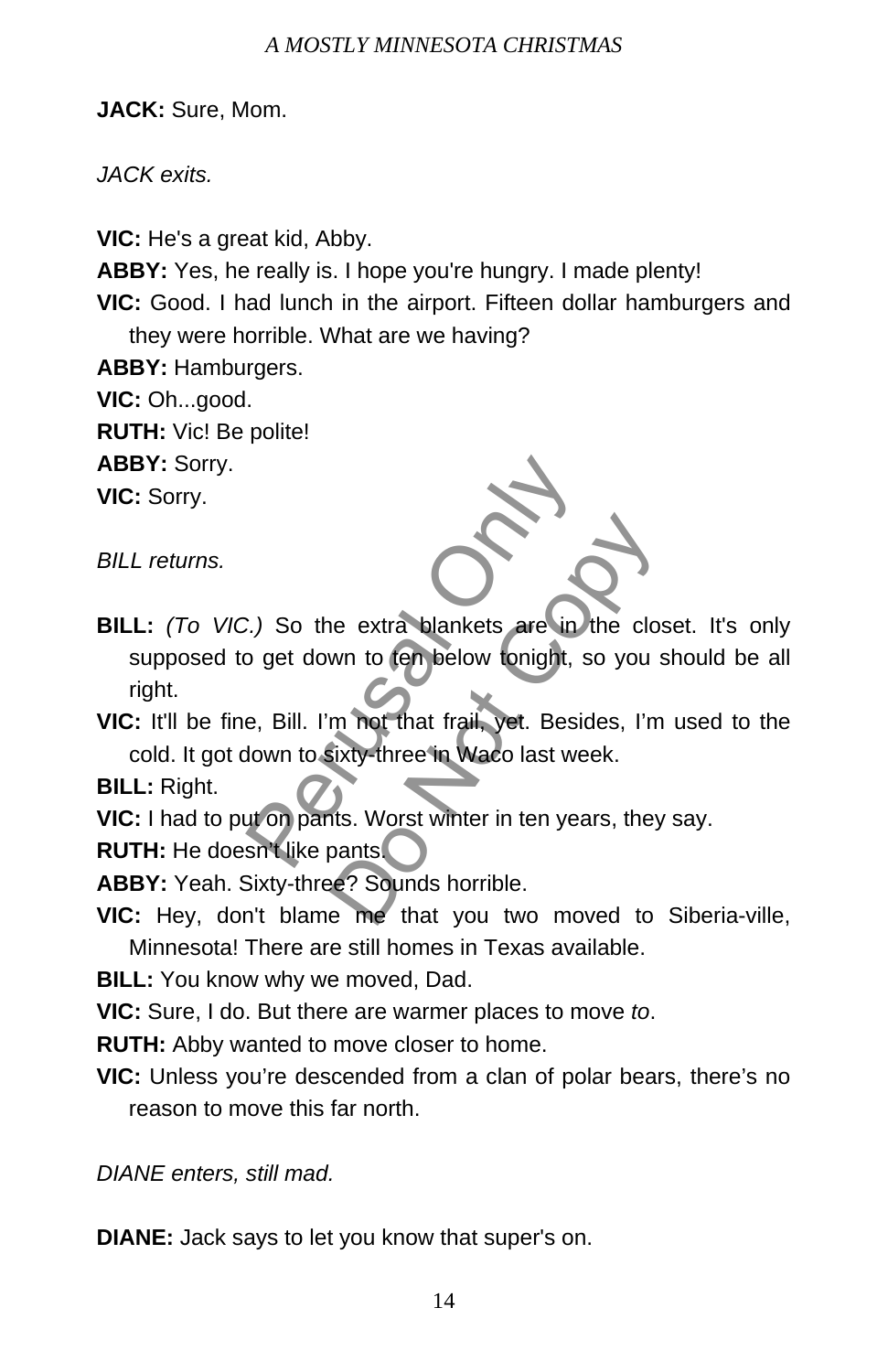**BILL:** You mean, 'supper'? **DIANE:** I dropped a letter. It's not important, right? **ABBY:** Did you help? **DIANE:** I came to get you, didn't I?

*ABBY, DIANE and BILL start toward kitchen.* 

**BILL:** Are you coming to eat? **VIC:** Be right there.

*ABBY, DIANE and BILL exit.* 

**RUTH:** Better eat well now. I think it's gonna be a long weekend…

**VIC:** I don't think I can do it, Ruth.

**RUTH:** Yes, you can.

**VIC:** I want to go home.

**RUTH:** I'm not leaving until my sons are reconciled, Vic.

**VIC:** Look. I thought I'd be able to make a difference. I really did. But,

I didn't count on Abby still being so…angry! Did you see the look in her eyes when she found out Ed and Lisa were coming? eat well now. I think it's gonna be a look I can do it, Ruth.<br>
u can.<br>
yo home.<br>
leaving until my sons are reconciled,<br>
bught I'd be able to make a difference<br>
to a Abby still being so, ..angry! Dio<br>
when she found out Ed do it, Ruth.<br>
until my sons are reconciled, Vic.<br>
be able to make a difference. I re<br>
by still being so, ..angry! Did you<br>
e found out Ed and Lisa were com<br>
you, dear.

**RUTH:** I'm counting on you, dear. **VIC:** I know.

*BILL pokes his head in.* 

**BILL:** Are you coming? **VIC:** Yeah.

*BILL and VIC exit to kitchen. BLACKOUT.*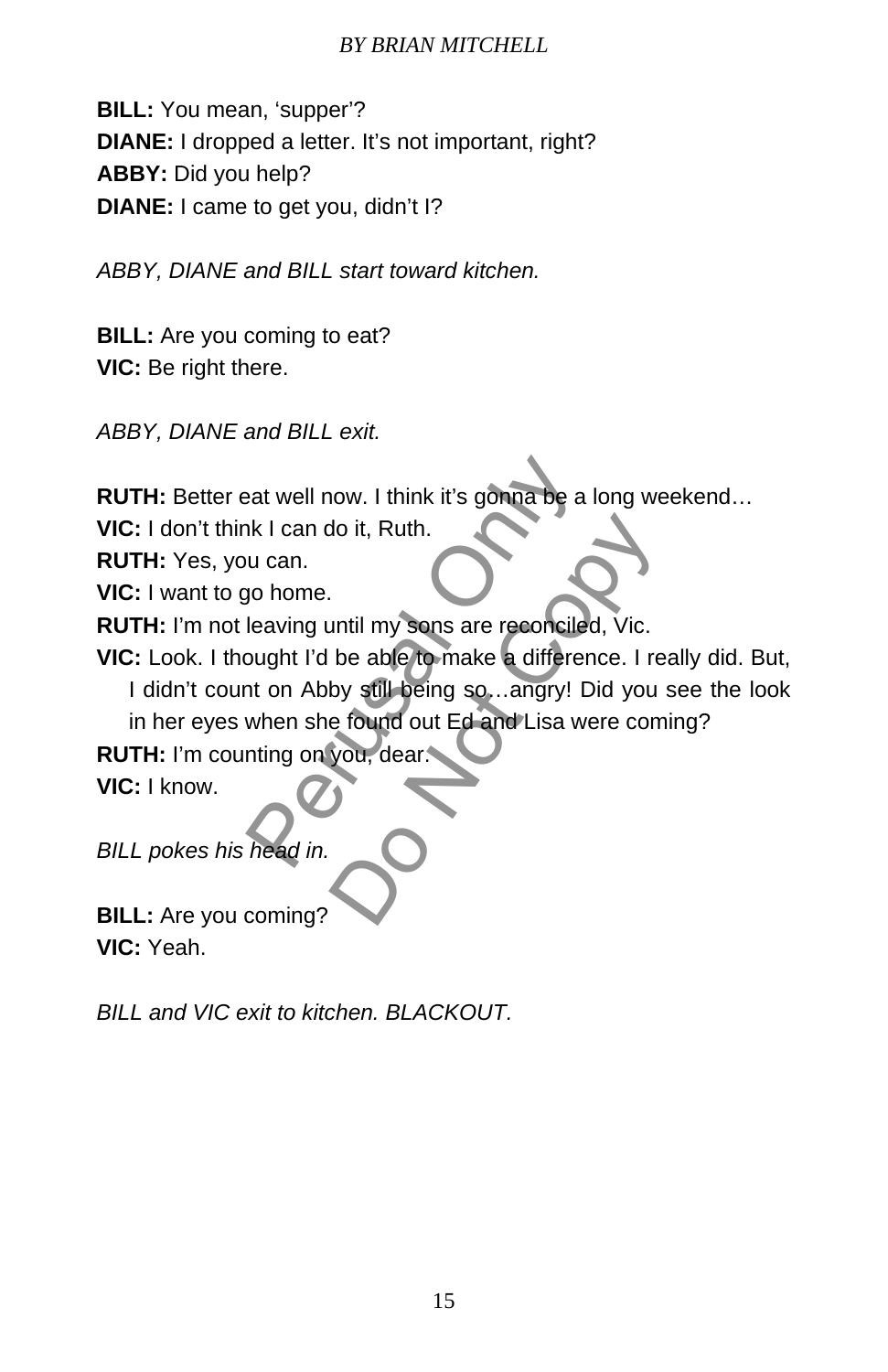# **ACT ONE, SCENE 2**

*The following afternoon. As the lights come up, BILL enters from outside, followed by ED and LISA and their children, CHRIS and NICK. BILL wears his heavy winter gear, while the others are less heavily dressed and are obviously chilled to the bone. Each of the adults carries a suitcase.* 

- **BILL:** Well, this is it! Come on in and warm yourselves by the fire. *(Yelling.)* Jack! Come here! Your Uncle Ed and Aunt Lisa are here!
- **ED:** How cold *is it* out there, Bill?
- **BILL:** You're the weatherman, Ed.
- **ED:** Yeah, but it doesn't get this cold in Miami. I doubt it gets this cold on Pluto!
- **BILL:** It's probably only zero or thereabouts. The real damage is done by the wind. The faster the wind, the faster the heat gets pulled away from your body.
- **ED:** How fast were you driving?
- **BILL:** Yeah, sorry about that. I got that little convertible in July and just never got around to fixing the hole in the roof. It helps if you wear a couple of scarves and a few sweaters under your parka. Let me check you out, kids...nope, it doesn't look like you've got frostbite, yet. ie weatherman, Ed.<br>it doesn't get this cold in Miami. I do<br>ably only zero or thereabouts. The re<br>I. The faster the wind, the faster the<br>your body.<br>yere you driving?<br>yere you driving?<br>yere you driving?<br>the faster is conveni Exero or thereabouts. The real danster the wind, the faster the heavy.<br>
The real danster the wind, the faster the heavy.<br>
The striving?<br>
Ut that I got that little convertible<br>
In the roof. It<br>
Larves and a few sweaters und
- **CHRIS:** My face is numb. So are my toes.
- **ED:** That'll get better in a bit, Chris. Just come stand by the fire with your mom.
- **LISA:** Ed, you know how delicate she is! I should probably take her temp and make sure she hasn't gotten sick.
- **BILL:** Sorry, I thought you'd bring your winter gear.
- **ED:** This *is* our winter gear, Bill!
- **BILL:** Didn't you check the weather before you left? I mean, you're a weatherman!
- **LISA:** Ed would have been able to handle torrential rains or a hurricane, but anything under sixty degrees is foreign to him.
- **BILL:** That's the glamorous life of a big-time weatherman, I guess.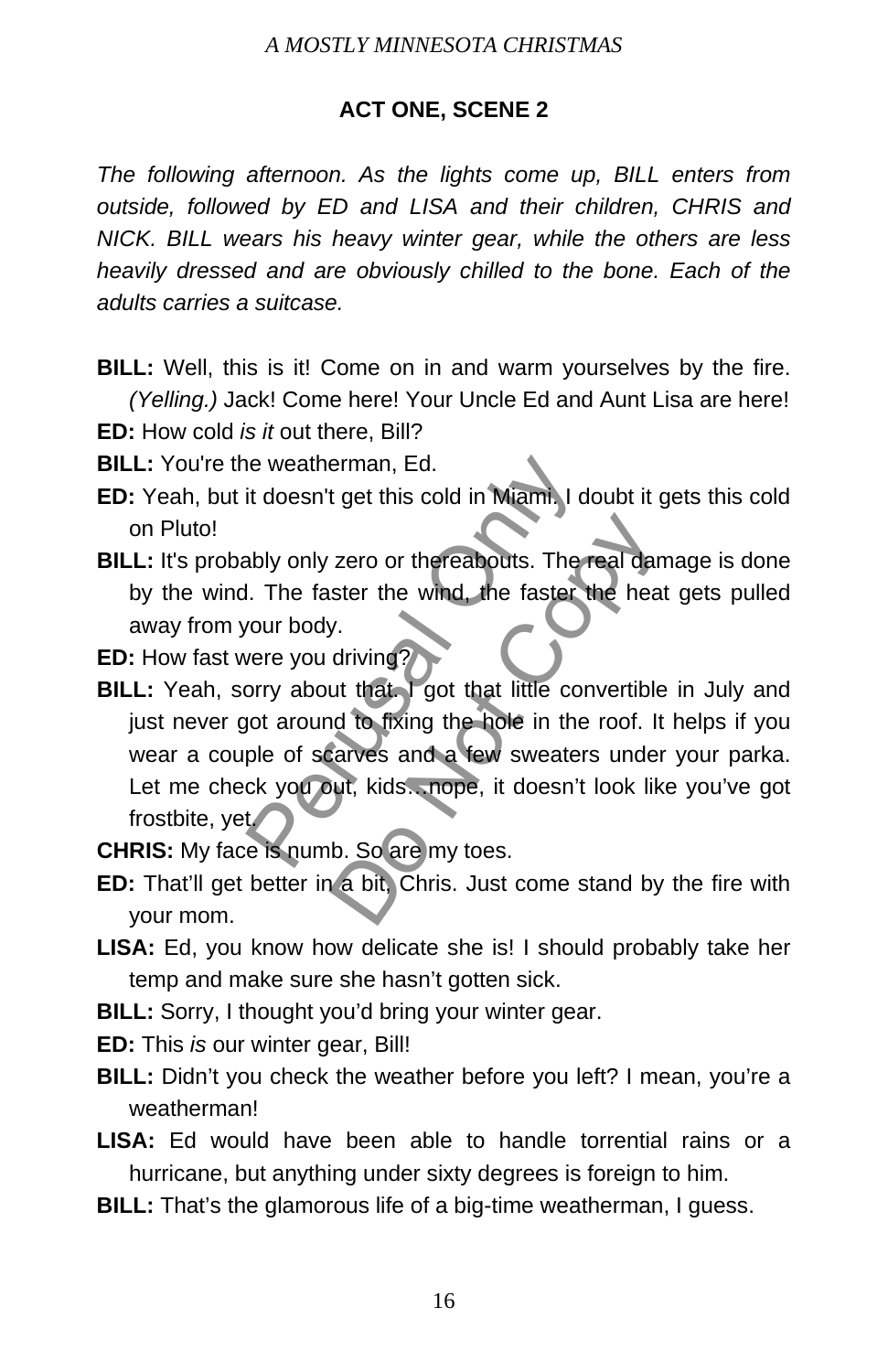- **LISA:** Glamorous? He's got twenty-five-year-olds with more seniority. He was out during Hurricane Betty hanging onto a lamppost to keep from being blown into the Atlantic.
- **BILL:** *(To ED.)* Was it bad?
- **ED:** Nothing I couldn't handle.
- **LISA:** He lost his socks and his underwear!
- **ED:** But I held on to that tree and kept my shirt.
- **LISA:** Chris, let's go take your temp, sweetie.
- **CHRIS:** Do I have to, Mom?
- **LISA:** You don't want to get sick, do you?

**CHRIS:** No.

- **LISA:** All right then.
- **BILL:** If you want, the kitchen is right through there. Do you need a thermometer?
- **LISA:** No, I always carry one when we travel.

*LISA and CHRIS exit to kitchen.* 

**ED:** Lisa is a little paranoid about Chris getting sick. When she was one, she kept picking up things at daycare. We're pretty sure one of the other kids lived at the CDC, 'cause Chris caught things even the doctor had never heard of! Then.<br>
Sexit to kitchen is right through then<br>
IS exit to kitchen.<br>
IS exit to kitchen.<br>
IS exit to kitchen.<br>
IS exit to kitchen.<br>
IS exit to kitchen.<br>
IS exit to kitchen.<br>
IS exit to kitchen.<br>
IS exit to kitchen.<br>
IS exit b kitchen.<br>
Notichen.<br>
Notichen.<br>
Notichen.<br>
Solong up things at daycare. We're pred at the CDC, 'cause Chris caught<br>
oper though. Lisa takes her text who what I mean.<br>
Notiched the what I mean.<br>
Notiched the mean.<br>
Notich

**BILL:** Happened to my kids, too.

**ED:** Chris is a real trooper, though. Lisa takes her temp the oldfashioned way, if you know what I mean.

**BILL:** Really? I didn't even know they made those anymore.

**ED:** Apparently, they do. She bought one on eBay. Six bucks.

**BILL:** I hope it was new!

**ED:** I never had the courage to ask…

*JACK enters.* 

- **BILL:** Jack! Come here! Jack, this is your Uncle from Florida! Your cousin, Chris, is in the kitchen with your aunt, Lisa. That blue one there is Nick.
- **NICK:** I hate this dump, Dad! When can we leave?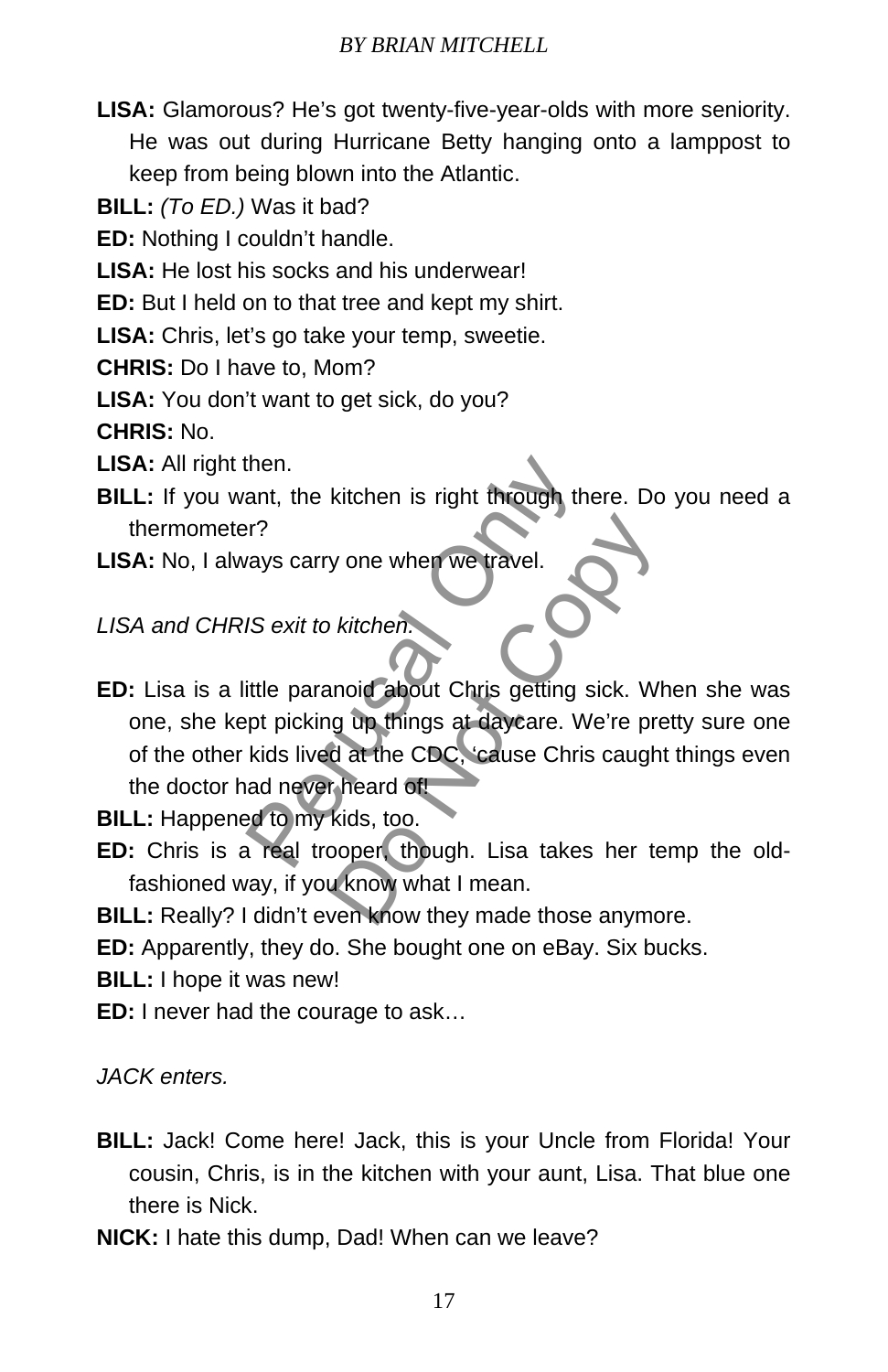**JACK:** Nice to meet you.

**NICK:** Don't be juvenile!

**BILL:** Nick nearly won that reality show last year; "Out-of-Control Teens." He's famous!

**JACK:** Oh.

- **NICK:** I would have won but this other kid strangled a bunny. I mean, how can you compete with that?
- **BILL:** At least you can say to yourself that you're better than that. You didn't need to kill a bunny.
- **NICK:** I couldn't. It was the only bunny around; and apparently six squirrels aren't as 'out-of-control' as one stupid bunny!

**ED:** Don't worry, Nickie. You'll get 'em in season two!

- **NICK:** *(To JACK.)* I'm taking a puppy this time…Mom said Chris couldn't go with.
- **ED:** Look at you, Jack! I mean, we've seen the pictures your mom sent in Christmas letters the past few years, but we couldn't tell how tall you are! y, Nickie. You'll get 'em in season tw<br>CK.) I'm taking a puppy this time.<br>with.<br>bou, Jack! I mean, we've seen the pistmas letters the past few years, b<br>are!<br>Dad always sends the card to you, U<sub>I</sub><br>vell, you see Abby still h I I mean, we've seen the picture<br>etters the past few years, but we<br>ys sends the card to you, Uncle E<br>see Abby still has moments where past. It's like reverse amnesia.<br>shouldn't have come.<br>try about it. Abby will just have

**JACK:** I think Dad always sends the card to you, Uncle Ed.

- **BILL:** Yeah, well, you see Abby still has moments when she has trouble forgetting the past. It's like reverse amnesia.
- **ED:** *(Beat.)* Maybe we shouldn't have come.
- **BILL:** No! No, don't worry about it. Abby will just have to get over the, you know, *betrayal*. *(Beat.)* That's her word, not mine.

**ED:** She did *shoot* me, Bill.

**BILL:** Birdshot. Lucky for you the sporting goods store was out of slugs.

**ED:** Does she still hate Lisa?

- **BILL:** Well, hate is a pretty strong word. *(Beat.)* But, yeah, I'd say she still does. *(To NICK.)* Anyway, once you've warmed up a little, I'll have Jack show you upstairs. Here in Minnesota, we learn early on that heat rises, so upstairs will be the warmest spot in the house.
- **ED:** Where is everybody?
- **BILL:** The girls went to church to practice for the Christmas Pageant. They'll be back in a bit.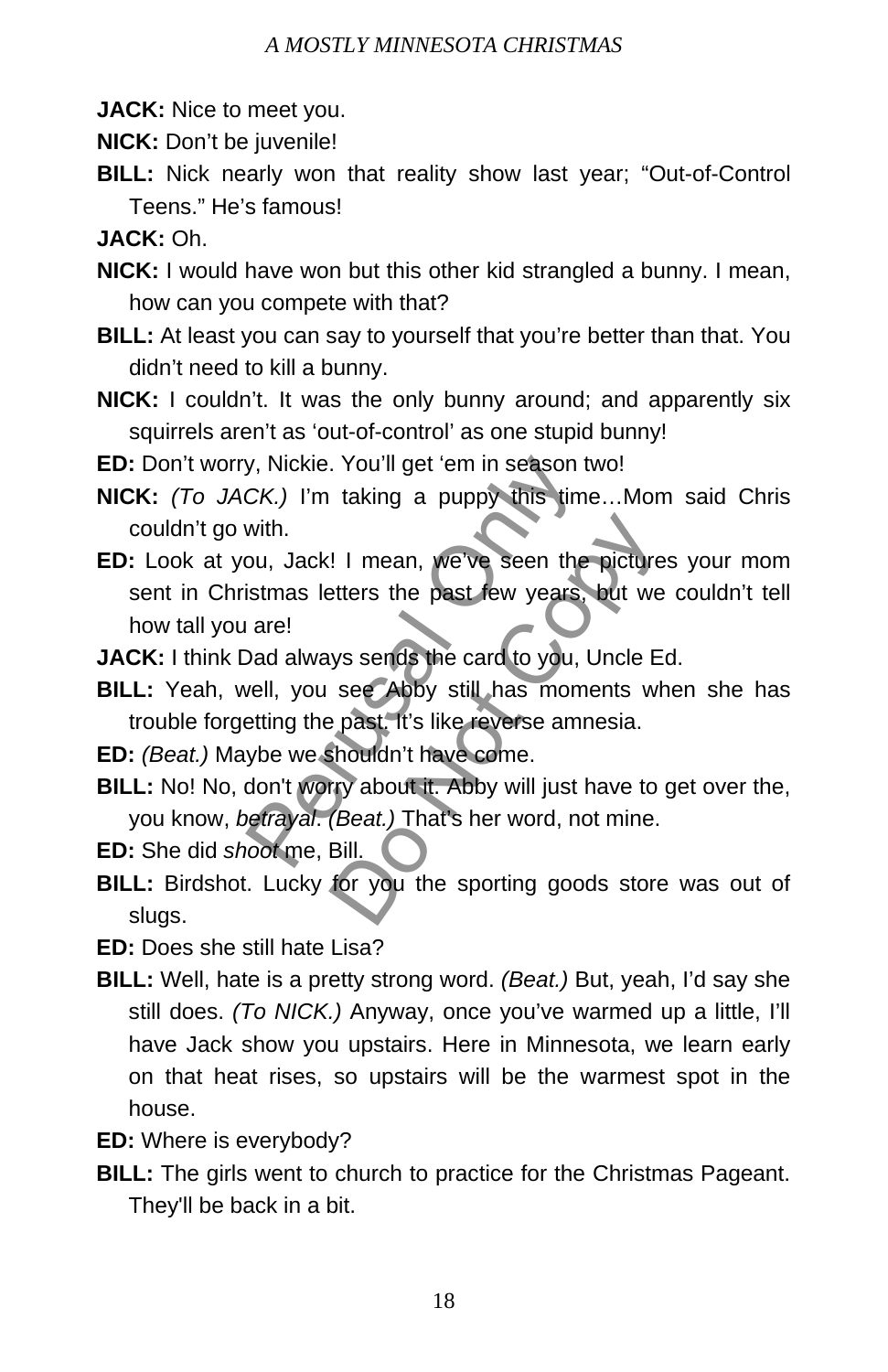**JACK:** Grandpa's using the upstairs bathroom. He said this one's broke.

**ED:** How's Dad doing?

- **BILL:** I don't know. I heard him talking to himself last night…I really think he's losing it. And… *(BILL glances at JACK.)* …well, we'll talk later.
- **NICK:** How come you don't have stockings on the fireplace?
- **BILL:** Well, we're wearing our socks right now. Tomorrow night, on Christmas Eve, we'll hang up the stockings for Santa.

**NICK:** You only own one pair of socks?

**BILL:** I own four pairs of socks, and I'm wearing every one of them. I'm hoping to save up enough money to put some insulation in this spring, but that isn't helping us this winter, now, is it?

*LISA and CHRIS enter from kitchen.* 

- **ED:** How is she?
- **LISA:** No fever. She might have some hypothermia, though. She was ninety-eight point one. o save up enough money to put som<br>hat isn't helping us this winter, now,<br>IS enter from kitchen.<br>Perusal Only the might have some hypothermize<br>point one.<br>She'll be fine<br>old here. I want to go home.<br>Perusal of the set of the from kitchen.<br>
Sight have some hypothermia, thou<br>
e.<br>
fine<br>
I want to go home.<br>
W days, Nick.<br>
I for a few days, can't you? We<br>
hen we get home.<br>
om. I told you that!

**BILL:** I'm sure she'll be fine.

**NICK:** It's too cold here. I want to go home.

**ED:** We're here for a few days, Nick.

- **LISA:** You can make it for a few days, can't you? We can get that lizard you wanted when we get home.
- **NICK:** It's an iguana, Mom. I told you that!

**LISA:** Iguana.

**NICK:** It smells bad.

**LISA:** Well, maybe a chameleon, then...

**NICK:** No! It smells in here!

- **CHRIS:** *(To BILL as she pulls a beer can out of the tree.)* Did you know that the water in your tree stand is frozen? Is that why you keep beer in your tree?
- **BILL:** Jack, would you show your cousins up to the guest room, please? Take their suitcases!
- **JACK:** Okay. Come on, guys, I'll show you the dog we found that froze solid in October. Diane named him 'Stiffy'.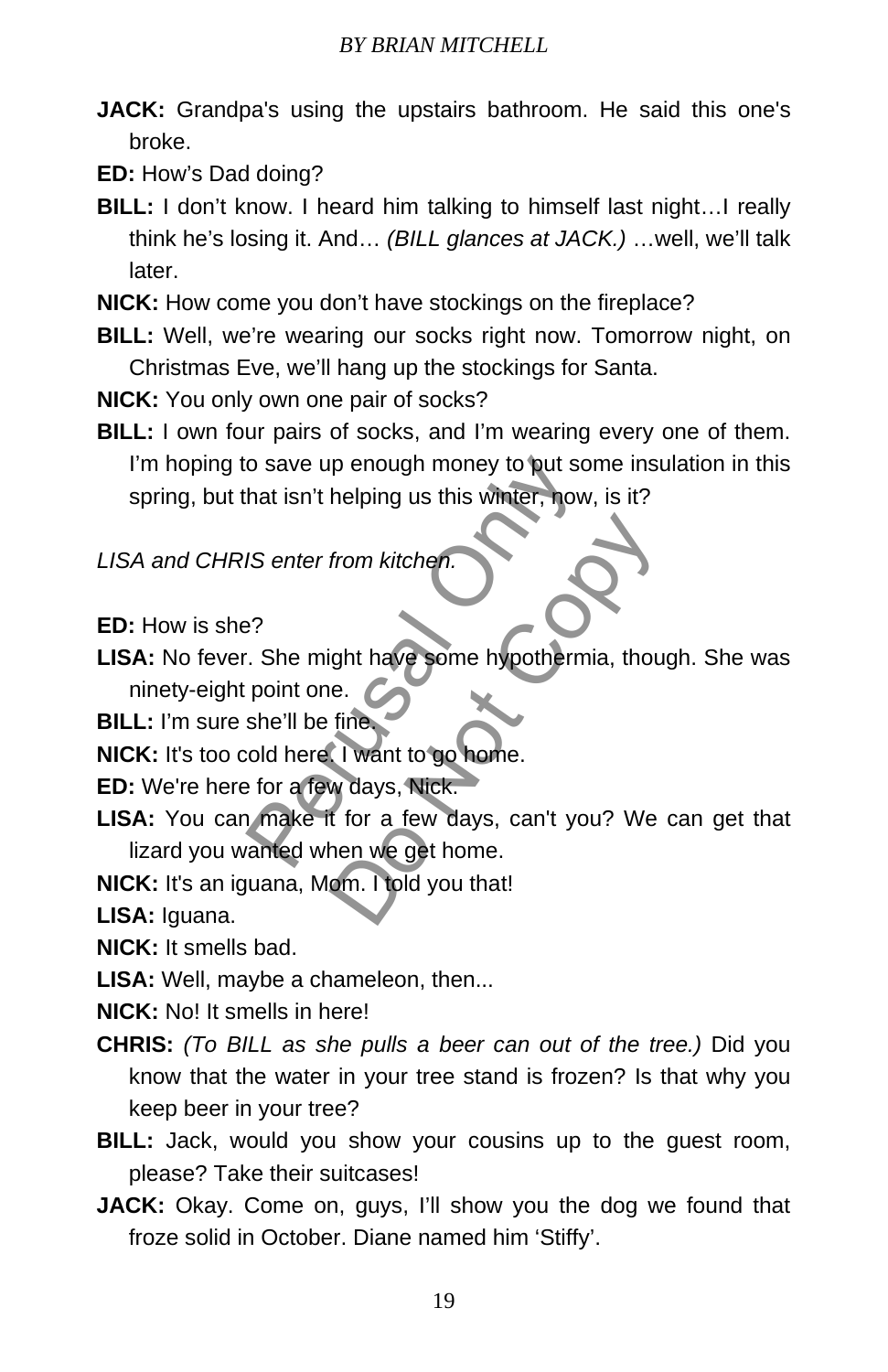**CHRIS:** Cool! Come on, Nick!

**NICK:** How do you stand living here? There's nothing to do.

**JACK:** There's plenty to do. We could put a leash on Stiffy and take him for a walk. Or we can go ice fishing. Or go sledding. We have all kinds of options.

**NICK:** Like what?

**JACK:** I have extra skates you can borrow. Do you want to play hockey?

**NICK:** No. I've never played hockey before. I play soccer.

**JACK:** Hockey is like soccer… with sticks.

*JACK leads NICK and CHRIS upstairs with their luggage.* 

**ED:** Frozen dog?

- **BILL:** We had a fast freeze back in September, poor thing. There was a deer, too. We'll make sausage and deer steaks for Christmas dinner if you want. CK and CHRIS upstairs with their lug<br>
g?<br>
a fast freeze back in September, poc<br>
We'll make sausage and deer ste<br>
i want.<br>
e of you, Bill, but...<br>
pic.<br>
on?<br>
Venison...badger... squirrel...beave<br>
any mammal that doesn't liv eze back in September, poor thing<br>nake sausage and deer steaks for<br>Bill, but...<br>Do Not Copyright in the September of the September of the September of the September of the September of the September of the September of the
- **ED:** That's nice of you, Bill, but

**LISA:** I'm allergic.

- **BILL:** To venison?
- **LISA:** Yes. Venison...badger...squirrel...beaver...rabbit...muskrat. Pretty much any mammal that doesn't live in a barn.

**BILL:** Oh, okay. Sorry to hear that

**ED:** Not to change the subject, but thanks for having us.

- LISA: Yes! Thanks for inviting us. It's great to have snow on the ground for Christmas.
- **BILL:** Glad to have you. It's really nice to finally get to meet your kids. They're so... *(Struggles to find something that isn't insulting.)* ...like Ed!

**ED:** Yeah? I guess so, a little. So…it's been a long time.

**BILL:** It sure has. Missed you at the wedding.

- **LISA:** We thought maybe it would be in poor taste to come to the wedding. You know, after that incident at the trial.
- **ED:** If the bailiff hadn't tackled her, I think Abby would have throttled poor Lisa.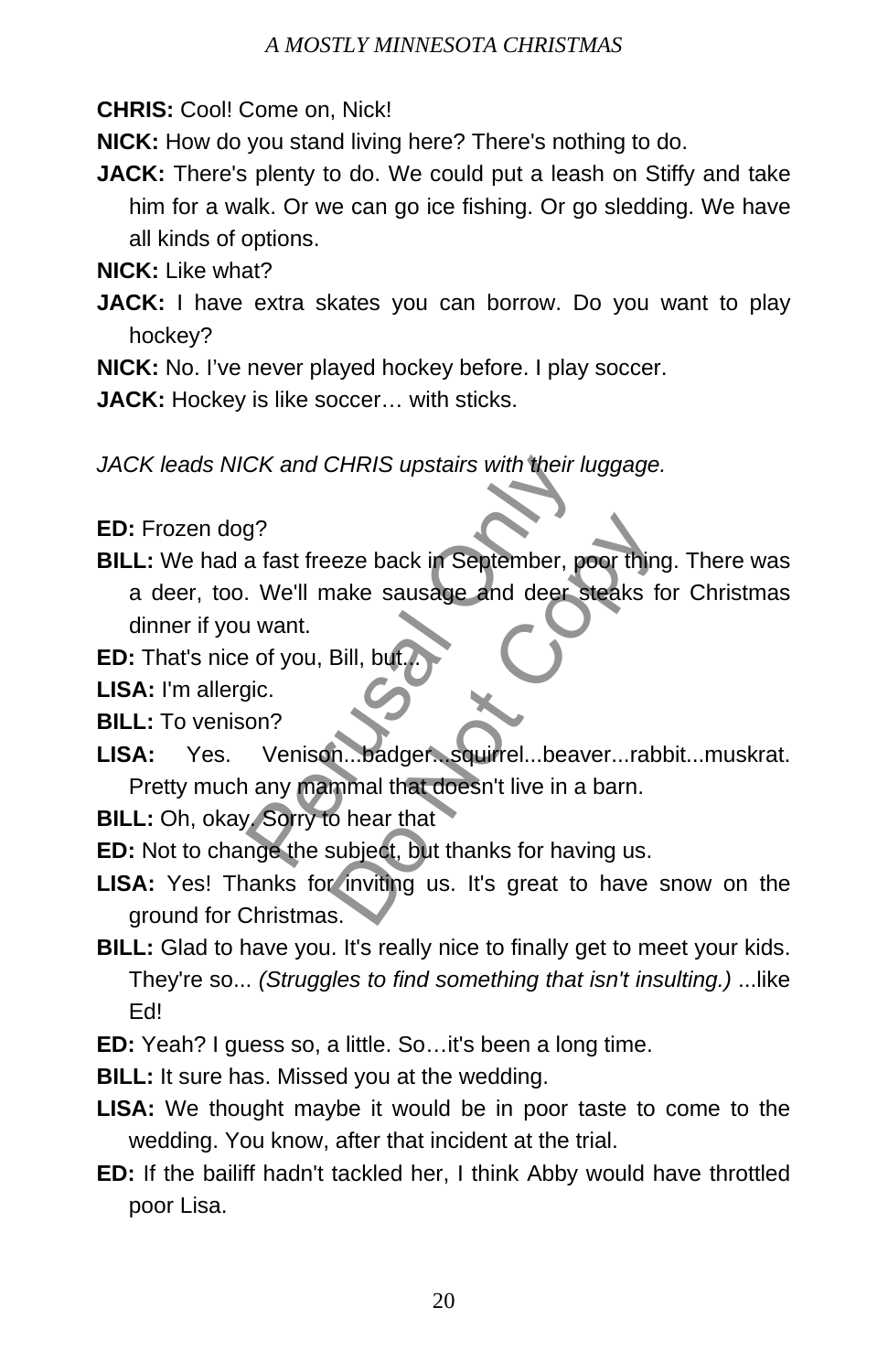- **LISA:** She'd have *tried*! I was a cheerleader, you know. I could highkick with the best of them...she wouldn't have known what hit her.
- **ED:** Abby always acted without thinking. I mean, it was only a few weeks later that...
- **BILL:** That you missed our wedding?
- **LISA:** Well, it *was* a whirlwind romance. Three weeks?
- **BILL:** We had known each other for years.
- **ED:** Yeah. She was your sister-in-law, wasn't she?
- **BILL:** Is that supposed to be funny? What's wrong? Are you jealous?
- **ED:** Jealous? You can't be serious! She was mine before she was yours!
- **BILL:** Until she finally came to her senses when I told her about Lisa!

**ED:** *You* told her about Lisa?

**BILL:** That's not the point! She divorced you.

**ED:** You sabotaged me?

**LISA:** Ed, you told me *you* divorced *her*!

**ED:** *(To BILL.)* You wanted Abby for yourself! Finally came to her senses when I to<br>er about Lisa?<br>At the point! She divorced you.<br>aged me?<br>I did!<br>You wanted Abby for yourself!<br>I did!<br>You lied to me!<br>You betrayed me!<br>You betrayed me!<br>ayed Abby!<br>ABBY divorced you?<br>hat.

**BILL:** What do you care? You didn't love her!

**ED:** Of course I did!

- **LISA:** *(To ED.)* You lied to me!
- **ED:** *(To BILL.)* You betrayed me!
- **BILL:** You betrayed Abby!

**LISA:** *(To ED.) ABBY* divorced *you*?

**ED:** I told you that.

**BILL:** So, yeah, I was there after you broke her heart. int! She divorced you.<br>
?<br>
you divorced *her*!<br>
tted Abby for yourself!<br>
Person You didn't love her!<br>
divorced you?<br>
Not copy?<br>
Not copy?<br>
Not copy?<br>
Note that a set of the person of the set of the set of the person of the

**LISA:** *(To ED.)* No, you didn't!

- **ED:** Yeah, Bill, she was real broken-hearted. She married you a month to the day after the divorce was final!
- **BILL:** And that hit you right in your ego, didn't it? I finally had something you couldn't have.
- **ED:** Couldn't? I had her, Bill. She was mine. I could still have her if I wanted, and you know it!
- **LISA:** Why didn't you tell me she divorced you?
- **ED:** I thought I told you. What does it matter? I got the divorce, didn't I?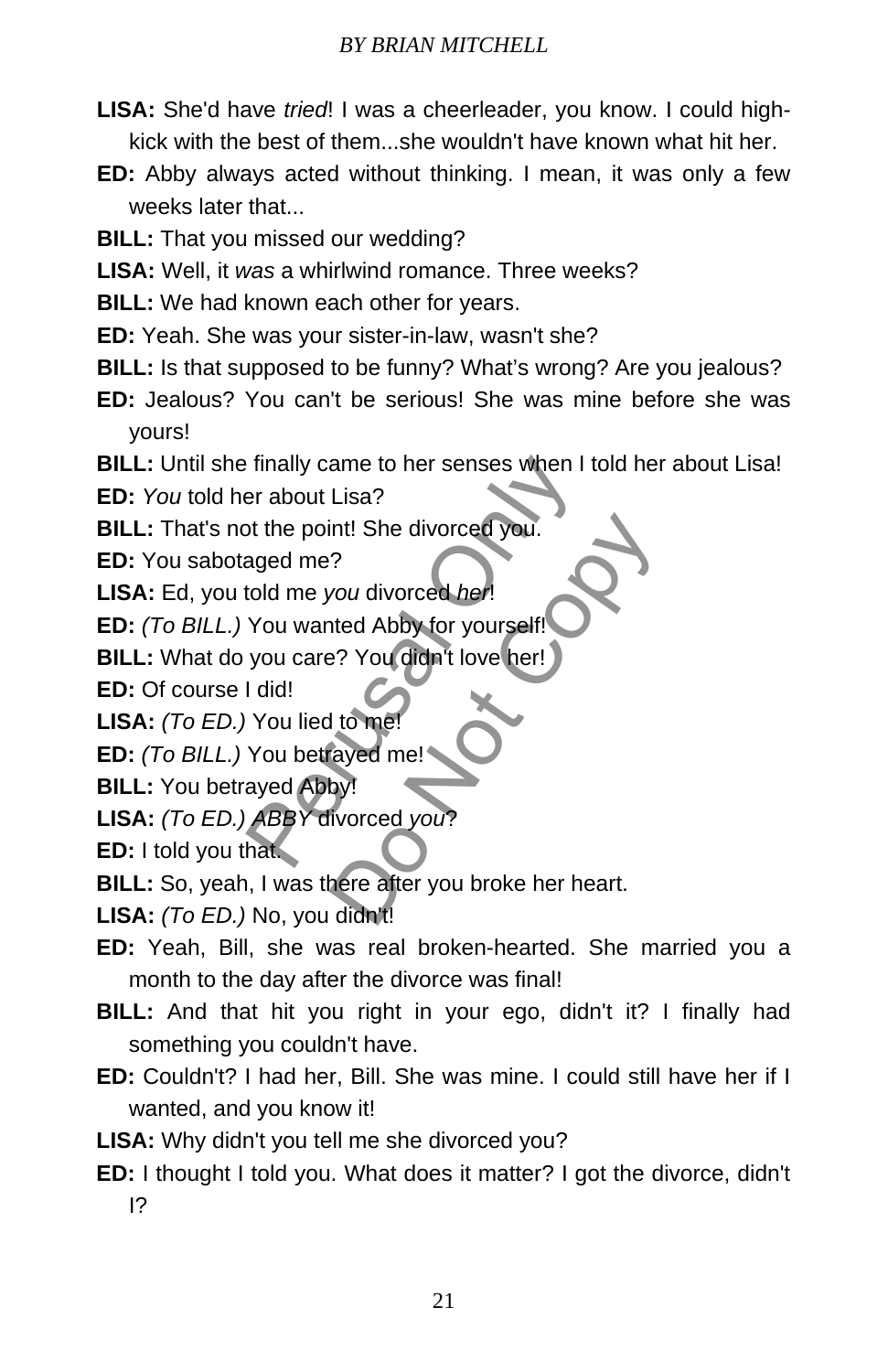- **BILL:** If it wasn't for me, you'd have kept Abby as your wife and Lisa as your mistress!
- **LISA:** Is that true? You didn't want to marry me?

**ED:** Don't be silly.

- **LISA:** You *said* that you wanted to marry me! You *said* that you were going to divorce your wife!
- **BILL:** Did he say that when you had your clothes on?
- **ED:** Excuse me?
- **LISA:** How dare you say that! Who do you think you are?
- **BILL:** Oh, don't get all holier than thou, Lisa! You cheated with a married man!
- **LISA:** Let's not make this all about me!
- **ED:** Oh, I see, Lisa! When it's about me, you're ready to pile on; but when *your* name comes up, suddenly we're not making this about you! make this all about me!<br>Lisa! When it's about me, you're re<br>name comes up, suddenly we're not<br>as if you really thought he was goin<br>u sent the pictures to her, didn't you'<br>who wit was me?<br>until now. But, who else would hay<br>
- **BILL:** It's not as if you really thought he was going to divorce Abby, anyway. You sent the pictures to her, didn't you? mes up, suddenly we're not makin<br>really thought he was going to d<br>e pictures to her, didn't you?<br>ures of us?<br>w it was me?<br>w. But, who else would have be<br>tures of you two together?<br>es of us in the cabin?<br>eally bad after she
- **ED:** You sent Abby pictures of us?
- **LISA:** How did you know it was me?
- **BILL:** I didn't until now. But, who else would have benefited from having Abby see pictures of you two together?
- **ED:** *You* sent the pictures of us in the cabin?
- **LISA:** Yeah...but I felt *really* bad after she shot you!
- **ED:** Well, I should hope so!
- **LISA:** That's why I never told you.
- **ED:** You were all about the truth from me, but you have your own little secrets, don't you?
- **LISA:** Let's not go into this here, Ed. It's not the time or the place.
- **ED:** Don't tell me what to do! You always think I'm in the wrong!
- **LISA:** Generally, you are.
- **ED:** I am so glad I'm divorcing you!
- **LISA:** You're wrong again, Ed! I'm divorcing you!
- **ED:** Not quickly enough!
- **BILL:** Wait. You're getting divorced?
- **ED:** *(Pause.)* Yeah. After the New Year.
- **BILL:** Have you told anyone else?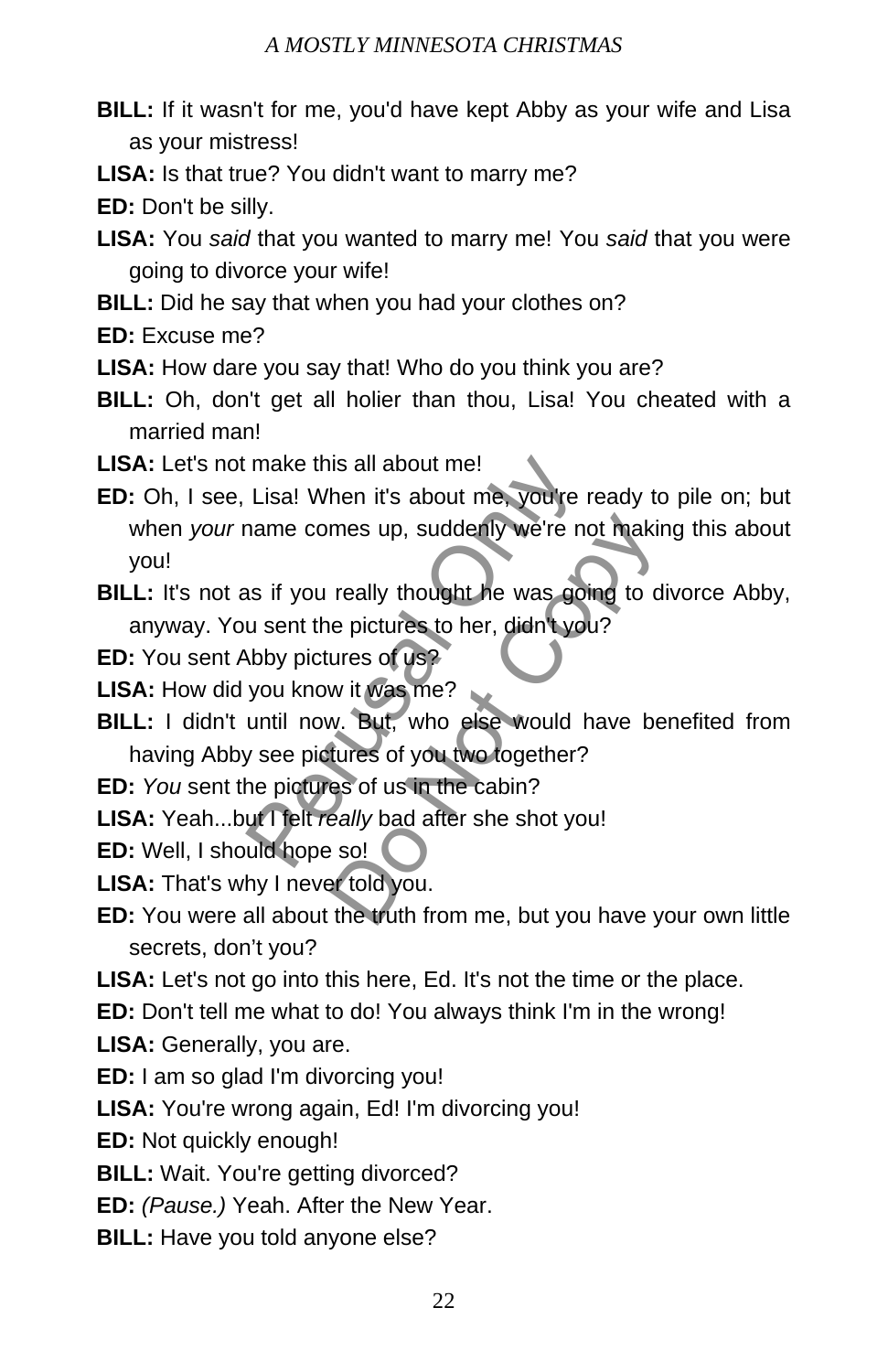**ED:** Of course not.

**LISA:** We'll tell the family after the holidays.

**BILL:** Did he cheat on you, too?

**ED:** *(Pause.)* No. She cheated on me. His name is Oliver Funke, if you can believe it.

**LISA:** Ed!

**BILL:** Whoa! Oliver Funke, huh? How does that feel; your spouse leaving you for someone else? Is he younger than you, Ed?

**LISA:** That isn't any of your business!

**ED:** *(To BILL.)* I'd rather not talk about it.

**BILL:** So, would you call that more a 'Karma's a bitch' thing, or 'What comes around, goes around'?

**ED:** What part of 'drop it' do you not understand?

*JACK enters.* 

**JACK:** Am I interrupting anything

**BILL/ED/LISA:** No!

**JACK:** Oh...good.

**BILL:** So, like I was saying, Ed, we can go fishing tomorrow.

**ED:** How can we fish? The lake is frozen.

**BILL:** We're going ice fishing!

**ED:** Can't your *refrigerator* make ice?

**BILL:** You fish for fish! You just need to do it *through* the ice. nd, goes around?<br>
of 'drop it' do you not understand?<br>
errupting anything?<br>
No!<br>
od.<br>
was saying, Ed, we can go fishing to<br>
we fish? The lake is frozen.<br>
ing ice fishing!<br>
refrigerator make ice?<br>
for fish! You just need to Ed, we can go fishing tomorre<br>
ving, Ed, we can go fishing tomorre<br>
The lake is frozen.<br>
Ishing!<br>
Nou just need to do it *through* the<br>
o the Christmas Pageant tomorrow<br>
We'll have time for some ice-fishing

**LISA:** Aren't we going to the Christmas Pageant tomorrow?

**BILL:** Tomorrow night. We'll have time for some ice-fishing.

**ED:** Maybe we should take Lisa along, too. I'm not sure how she and Abby would get along.

**LISA:** I'm not ice fishing! It's cold enough in the house.

**BILL:** All the kids will be here. You'll be fine.

**ED:** Sure you will. You were a cheerleader, remember?

*LISA gives ED a look.*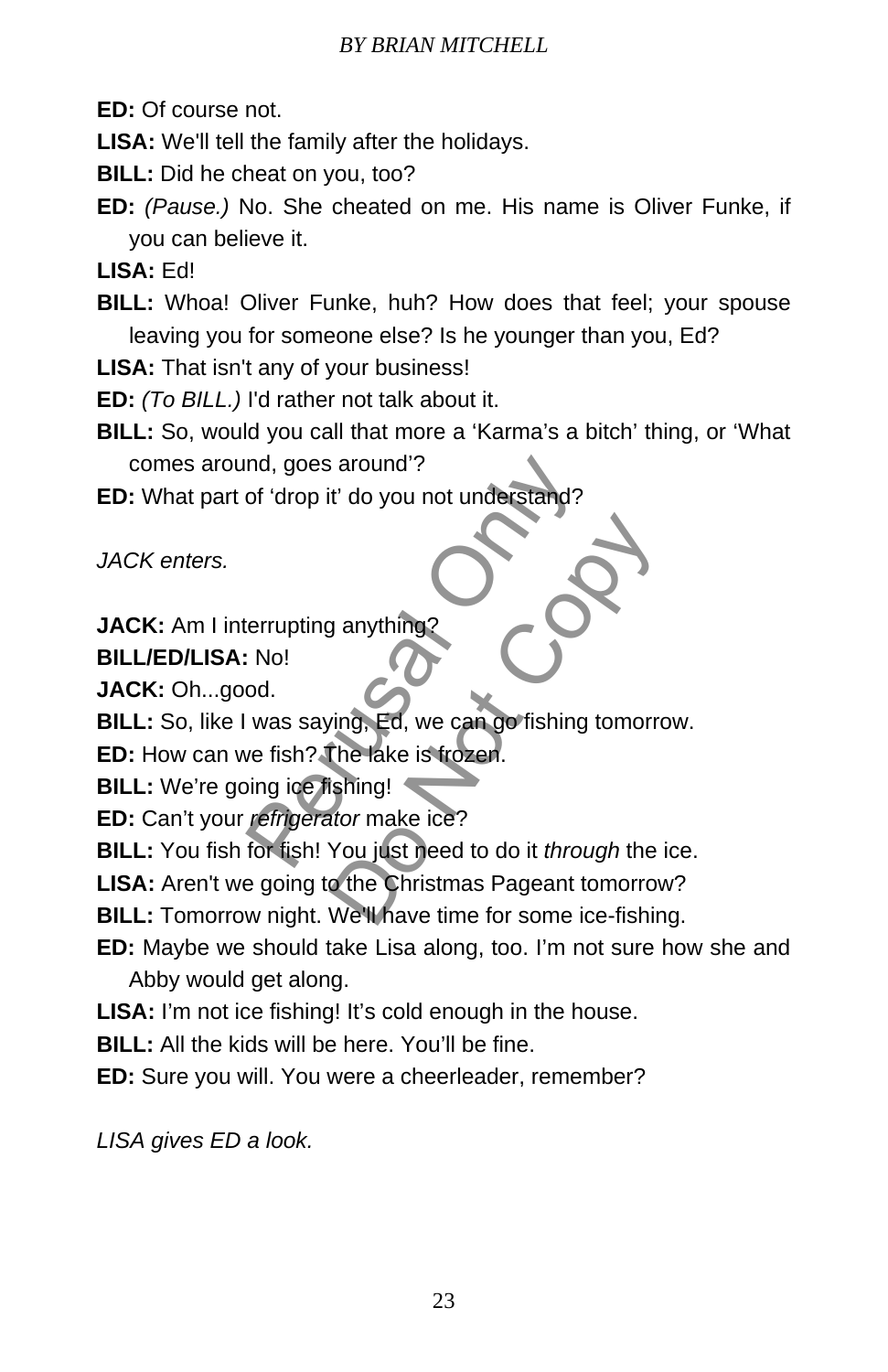- **BILL:** *(To ED.)* Anyway, Abby set you two up on the pull-out couch in the basement. Jack, would you take their stuff downstairs and show them where they're staying?
- **JACK:** Sure, Dad.

*JACK goes to the closet and puts on his coat, gloves, hat and a scarf.* 

**BILL:** I wish we had room for you upstairs…

**ED:** Are we going outside to get to the basement?

**BILL:** No. It just gets cold down there sometimes.

**LISA:** How cold?

**BILL:** Last year I fell asleep down there while watching a football game. My breath frosted in the air and shattered. Cut my face up pretty bad.

**LISA:** *(Chuckling.)* You're kidding!

**BILL:** No. I'm not.

**ED:** Maybe we should stay at the hotel.

**BILL:** We haven't had a hotel in town since last year. We had a storm that dumped thirty-seven inches of snow; the whole place collapsed. The I alsep down there while where the vertex of shatter<br>and shatter and shatter<br>and the air and shatter<br>and the should stay at the hotel.<br>The should stay at the hotel.<br>The show is the show:<br>and the show is of show;<br>and th The kidding!<br>
Stay at the hotel.<br>
A hotel in town since last year. We<br>
Seven inches of snow; the<br>
Stay of snow; the<br>
Stay of snow; the<br>
Stay of snow; the<br>
Stay of snow; the<br>
Stay of snow; the<br>
Stay of snow; the<br>
Stay of sn

**LISA:** That's horrible!

**BILL:** Good insulation, though.

**ED:** Can I borrow some gloves and hats for Lisa and me?

**BILL:** Already put them downstairs, next to the Sterno cans.

**ED:** Sterno?

**BILL:** Use it if you need it. Don't be a hero.

**JACK:** Follow me!

- **ED:** *(Carrying suitcases, speaking to JACK.)* We're going to freeze to death down there.
- **BILL:** You'll be fine! Just keep your clothes on, snuggle close together and make sure you cover your ears, toes and fingertips while you sleep.
- **LISA:** Are you sure we'll be all right?
- **BILL:** Of course! Oh, don't mention the deer that's hanging in the closet. Abby didn't want it in the garage and I had to hang it somewhere that it wouldn't thaw.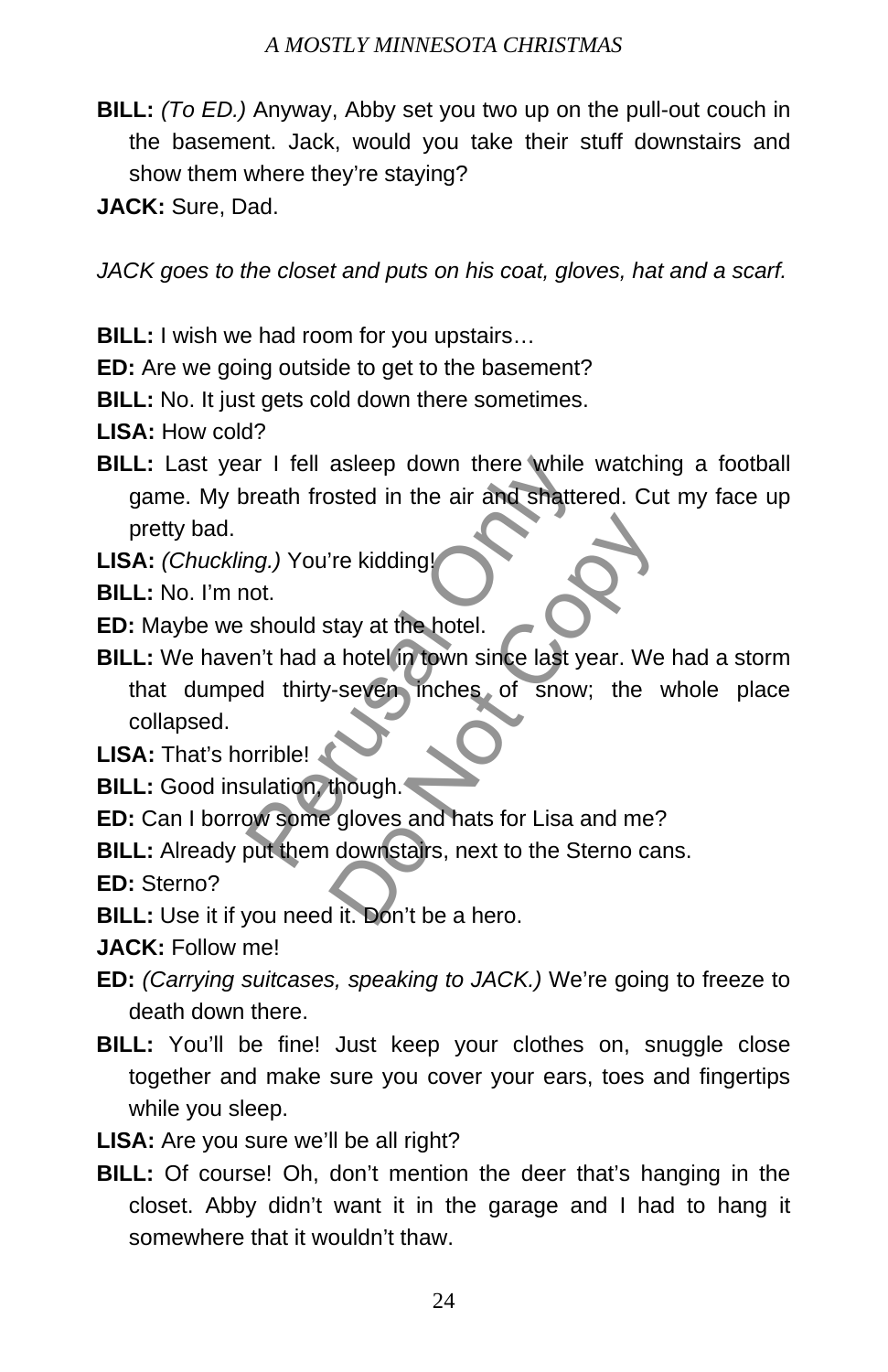*ED and LISA follow JACK into the basement. BILL checks thermostat, adjusts it. VIC and RUTH enter.* 

- **VIC:** I thought I heard you come back. Where's Ed?
- **BILL:** Jack took him and Lisa downstairs.
- **VIC:** Good. I thought Abby might have shot him again.
- **BILL:** Not funny, Dad.

**VIC:** It's funny. You're just too close to it.

**BILL:** Maybe.

**RUTH:** Poke the bear, dear. Good idea.

**VIC:** Will the girls be back soon?

- **BILL:** It'll be a bit; they're going to stop at the store for some groceries. We needed a few things with Ed and Lisa coming.
- **VIC:** Seems like you need quite a bit around here. Are you guys doing all right? rls be back soon?<br>
a bit; they're going to stop at th<br>
We needed a few things with Ed and<br>
ke you need quite a bit around he<br>
ht?<br>
st a tough spell. We had to have the<br>
bok most of our savings. Then with th<br>
understand (It ed a few things with Ed and Lisa comeed quite a bit around here. A<br>h spell. We had to have the roof fi<br>of our savings. Then with the earl<br>and Cit, happens to everybody<br>f you need a little...<br>fell be fine. Abby is thinking
- **BILL:** Sure. Just a tough spell. We had to have the roof fixed this past fall, and it took most of our savings. Then with the early winter...
- **VIC:** Sure, I understand. It happens to everybody sometimes. *(Pause.)* You know if you need a little...
- **BILL:** Thanks, Dad. We'll be fine. Abby is thinking of looking for a iob...
- **VIC:** I didn't know she could type.
- **BILL:** There's more for women to do than that, Dad.
- **VIC:** Does she iron?

**RUTH:** Honestly, Vic.

**BILL:** Forget it.

**VIC:** Already have. Bill, why is it so cold in here?

**BILL:** It's winter.

- **VIC:** It's winter outside. Why is it winter in here?
- **BILL:** *(Pause.)* Well, Dad, I had the money set aside for insulation, but by the time I replaced the house windows and the car's transmission, it was gone. The furnace just can't keep up.
- **RUTH:** Why didn't you insulate first?
- **VIC:** You probably should've done the insulation first.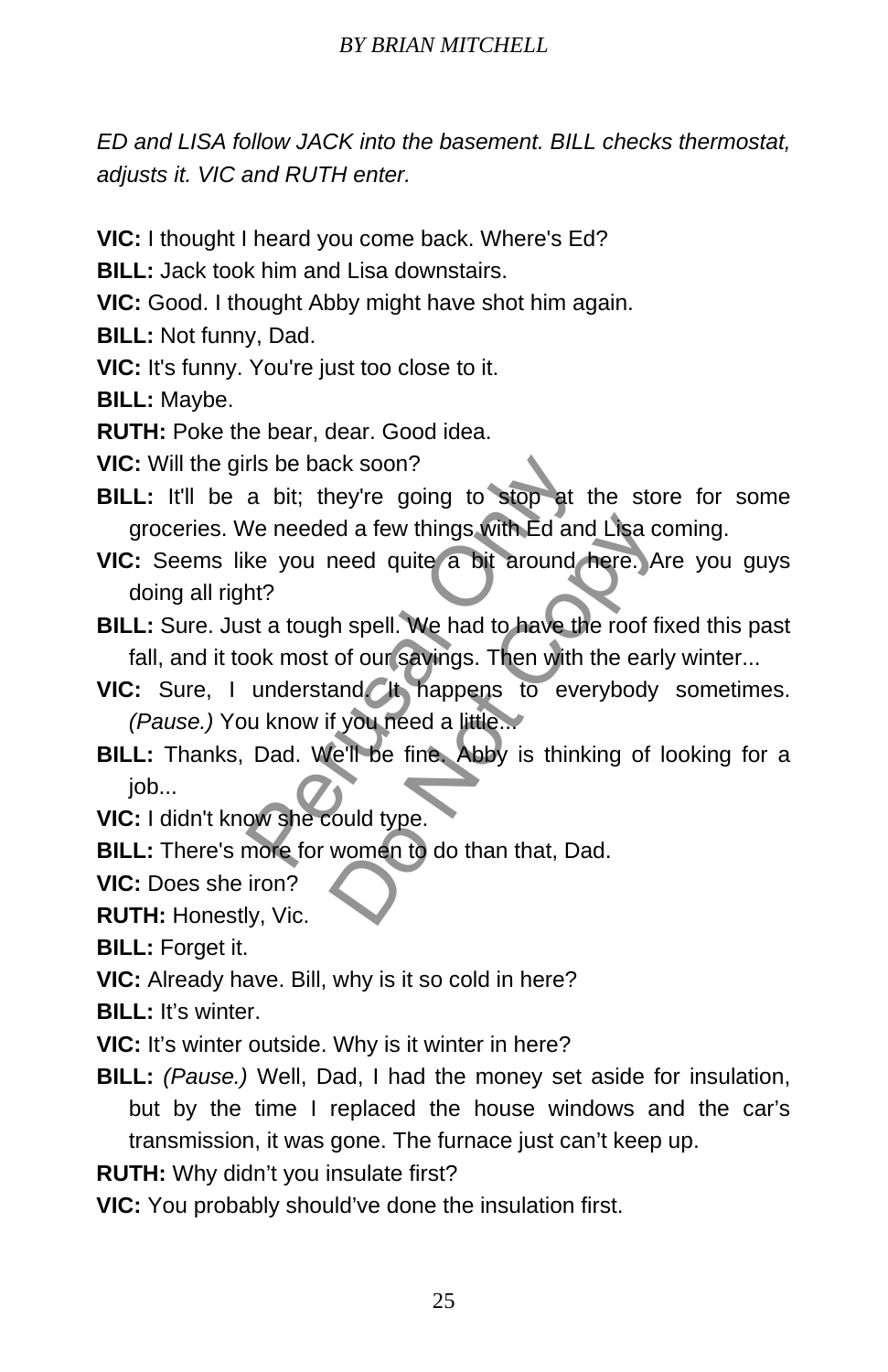- **BILL:** I know. Abby tells me…relentlessly. It's my fault. I'm aware of it. Can we talk about something else?
- **VIC:** Sure. *(Long, uncomfortable pause.)* I was sure excited to come up and see the kids! Only seeing you guys at Christmas is pretty tough.
- **BILL:** There are houses for sale in Minnesota.
- **VIC:** Nope. I couldn't afford to heat one.
- **BILL:** You should have been a comedian.
- **VIC:** Maybe I'll take it up as a second career.
- *ED, LISA and JACK return from the basement.*

**ED:** Hi.

**VIC:** Ed. Lisa. How's it going?

**ED:** Good, good.

**LISA:** Good.

**VIC:** Good.

**BILL:** Yeah.

**RUTH:** Sure.

**VIC:** Bill has you set up in the basement, then, huh?

**ED:** Yeah. A lot of room down there.

- **LISA:** It might take weeks for someone to find our bodies.
- **ED:** *(Shrugs.)* It's pretty cold down there. Thought I saw a penguin hiding in the closet...I checked it twice. Turns out it's just an old, stuffed toy. How's it going?<br>
d.<br>
bu set up in the basement, then, huh't t of room down there.<br>
ake weeks for someone to find our b<br>
It's pretty cold down there. Though<br>
e closet...! checked it twice. Turns going?<br>
Society<br>
in the basement, then, huh?<br>
I down there.<br>
Iks for someone to find our bodies.<br>
y cold down there. Thought I sat<br>
...I checked it twice. Turns out it's

**BILL:** Sorry about that.

- **ED:** You're doing what you can.
- **BILL:** What's that supposed to mean?
- **ED:** Nothing. Really! I appreciate you inviting us and putting us up for the holiday.
- **LISA:** We should have stayed at a hotel.
- **BILL:** Don't be silly.
- **ED:** There *is* no hotel.
- **BILL:** Everything will be fine. We have room for everyone. Abby put in a turkey for dinner, and we'll have a nice, big old family meal. Just like mom made last year.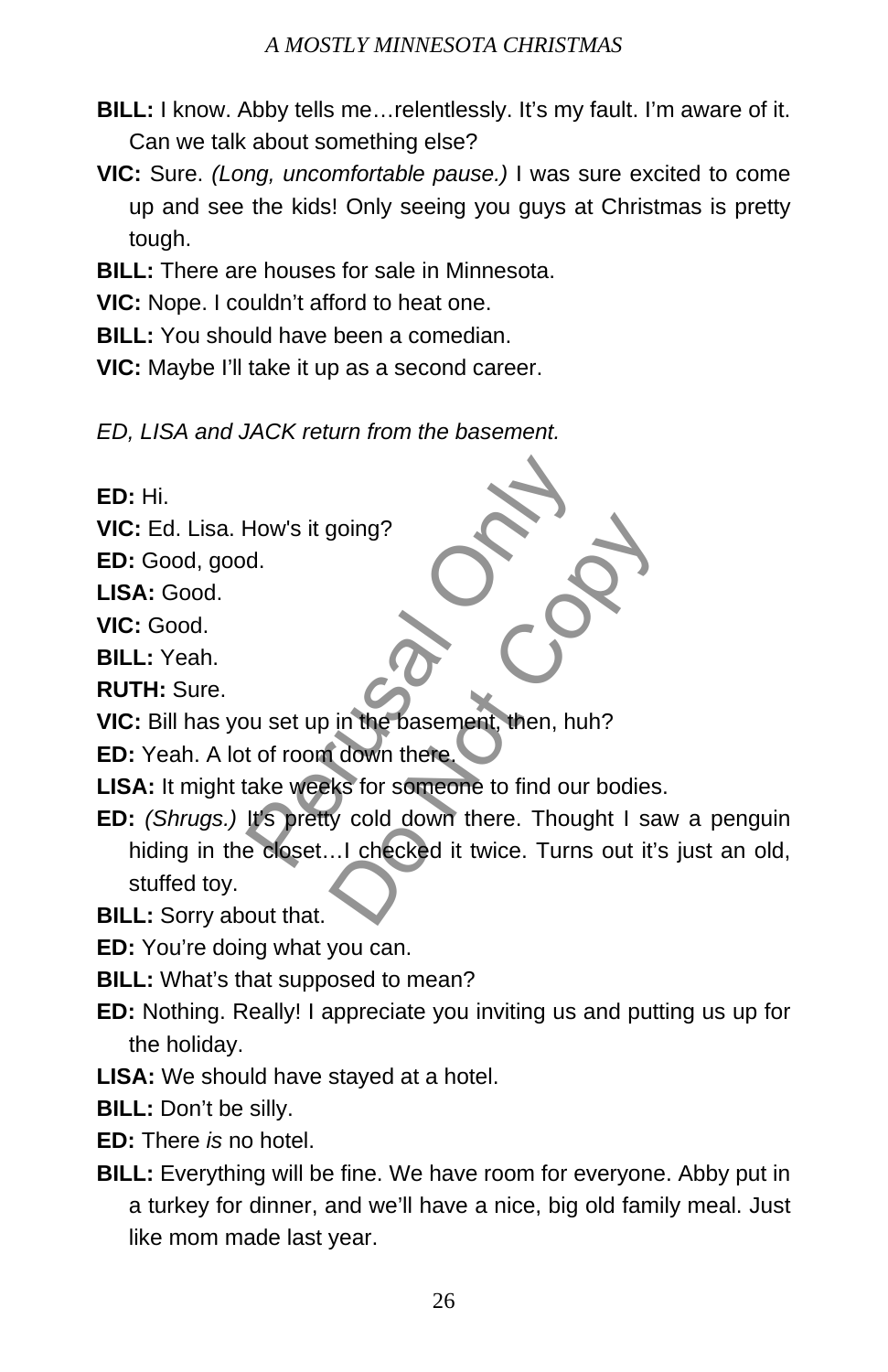**RUTH:** Every year.

**VIC:** Same thing every year.

**ED:** Why fix it if it ain't broke, right?

**LISA:** Where is Abby?

- **BILL:** She and Diane are out picking up some Pepsi and snacks for the kids…it'll be fun.
- **VIC:** That's what Custer said on the way to Little Bighorn. "We'll have some beer; shoot some buffalo, kill some Indians…it'll be fun!"

*ABBY and DIANE enter from outside carrying groceries.* 

**DIANE:** We're back!

**BILL:** How'd it go?

- **ABBY:** Fine at the store. We just about hit Nelson on the way up the road…he's out hunting with that big military rifle he likes so much. back!<br>go?<br>the store. We just about hit Nelson<br>out hunting with that big military rifle<br>nds the ducks and the deer are insural<br>uld you grab the Pepsi off the from<br>To ED.) So, you made it.<br>weather over Kentucky and we had a<br>
- **BILL:** He pretends the ducks and the deer are insurgents.
- **ABBY:** Bill, could you grab the Pepsi off the front porch? I couldn't carry it all. *(To ED.)* So, you made it.
- **ED:** Hit some weather over Kentucky and we had a four-hour delay at O'Hare, but otherwise nothing to complain about.

**RUTH:** If you only spent four hours in O'Hare, you did well.

- **BILL:** *(Falsely cheerful.)* Abby, look who's here. You remember Ed, don't you?
- **ABBY:** *(Glaring at BILL.)* Yes. I recall Ed, Bill. I was married to him, remember? e. We just about hit Nelson on the<br>ng with that big military rifle he like<br>ducks and the deer are insurgents<br>grab the Pepsi off the front porc<br>So, you made it.<br>Note: Note front porce<br>of the front porce<br>of the front porce<br>o
- **BILL:** Oh, right. And this is Ed's wi―this is Ed's *new* wi―this *(Beat.)* And you remember Lisa?